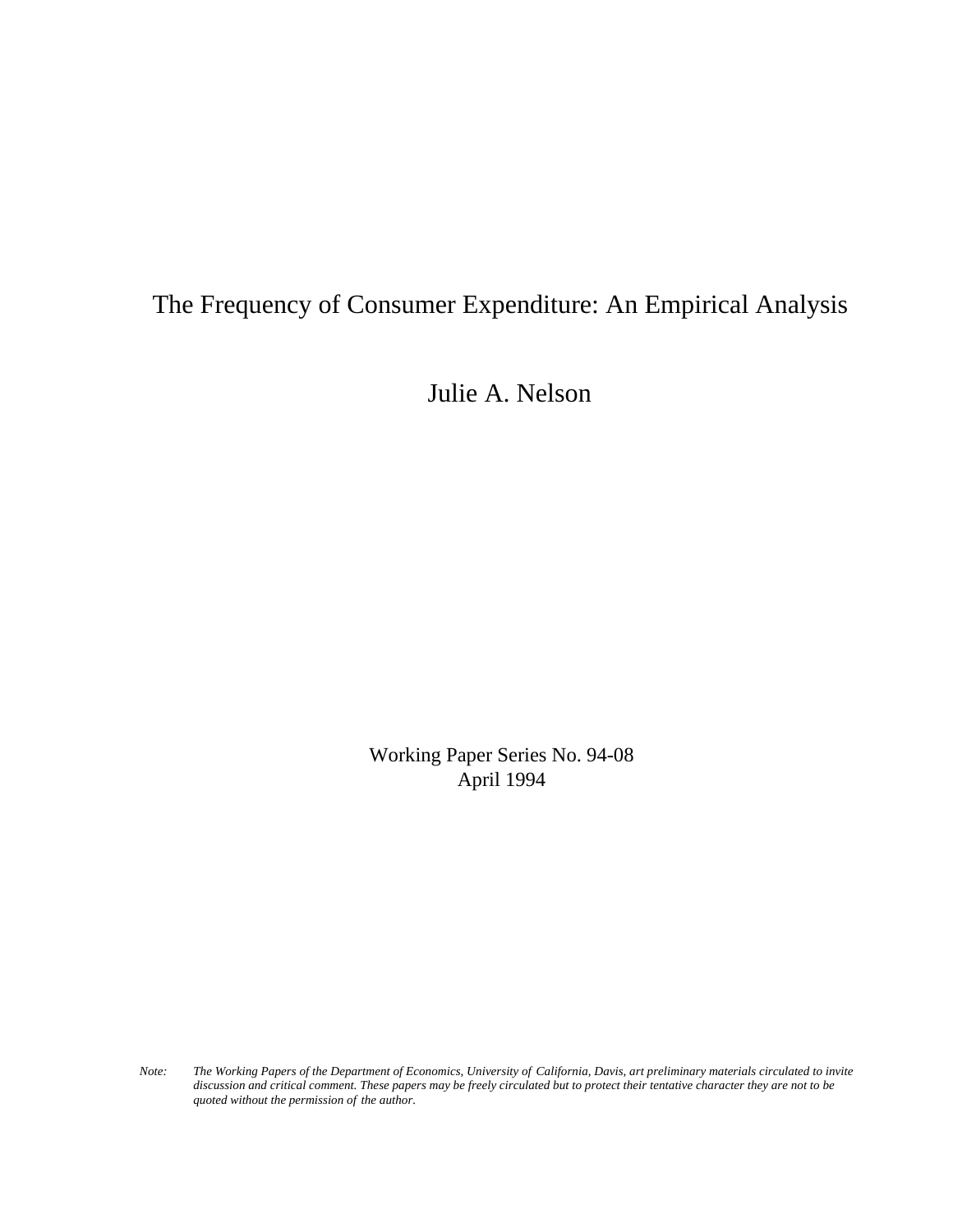### ABSTRACT

How does the observed pattern of household purchases vary, as we extend or shorten the period of observation? Over the course of a year, how often do households tend to purchase certain goods? These questions have implications for the empirical measurement of consumption, for the econometric treatment of zero expenditures, and for survey design and data imputation. An empirical analysis of data from the U.S. Consumer Expenditure Survey, Interview Survey, from 1987-1989, reveals that there is considerable heterogeneity across disaggregate goods and across households in the frequency of expenditure. Issues of data quality are discussed.

KEY WORDS: consumption, demand, frequency of expenditure, zero expenditures, U.S. Consumer Expenditure Survey, data quality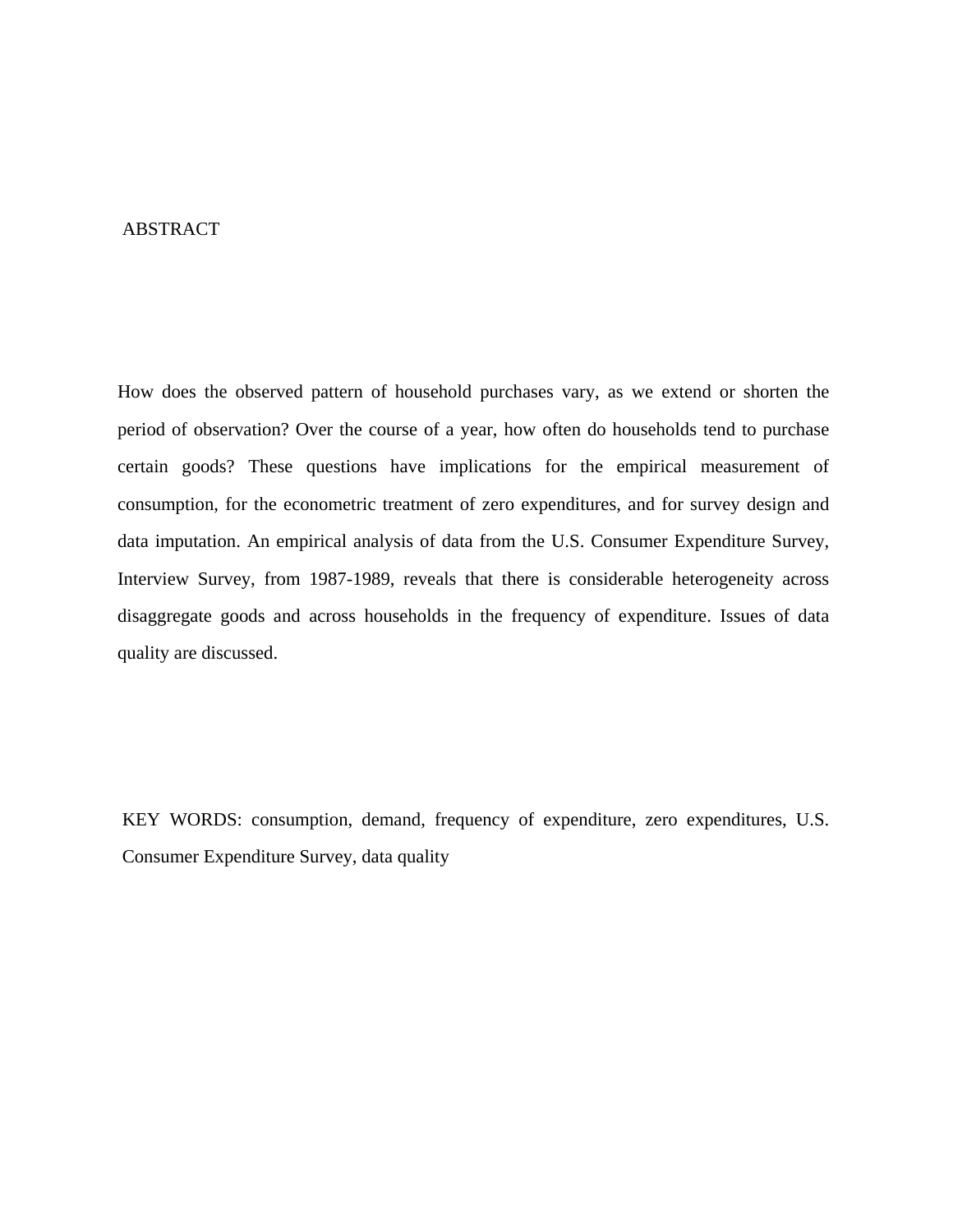I. Why Study the Frequency of Expenditure?

Most economic studies of consumer behavior focus on how much people spend on particular goods, over a given period of time. In this paper, in contrast, the question of the level of expenditure is temporarily set aside, in order to turn attention to the period of time over which expenditure is defined. Looking only at the question of whether individual households do or do not purchase particular goods during a given time span, how does this pattern vary as we change the observation period from one month to three months, or to a year? Over the course of a year, in how many months or quarters, on average, do households spend on a particular good? These questions will be investigated using Consumer Expenditure (CE) Survey, Interview Survey, data from 1981-1989.

While the frequency of expenditure is of interest in its own right, in describing one dimension of household behavior, it also has implications for the study of a wider range of economic and statistical issues.

First, economic and econometric interpretation of expenditure data depends on the time period of observation. Most theoretical economic models are formulated in terms of an agent's *consumption,* not an agent's *expenditure.* While consumption is usually conceived of as a relatively smooth flow, expenditure events are discrete and take place at specific points in time. As the time period of observation of expenditure gets longer, we are more likely to get a less noisy measure of consumption. This point is illustrated in Nelson ( 1994), which shows, using CE data, how the use of a three-month measure of consumption as contrasted to a one-month measure dramatically reduces the estimated standard errors associated with a measure of the effect of changes in income on changes in consumption. Lengthening the time period is not costless,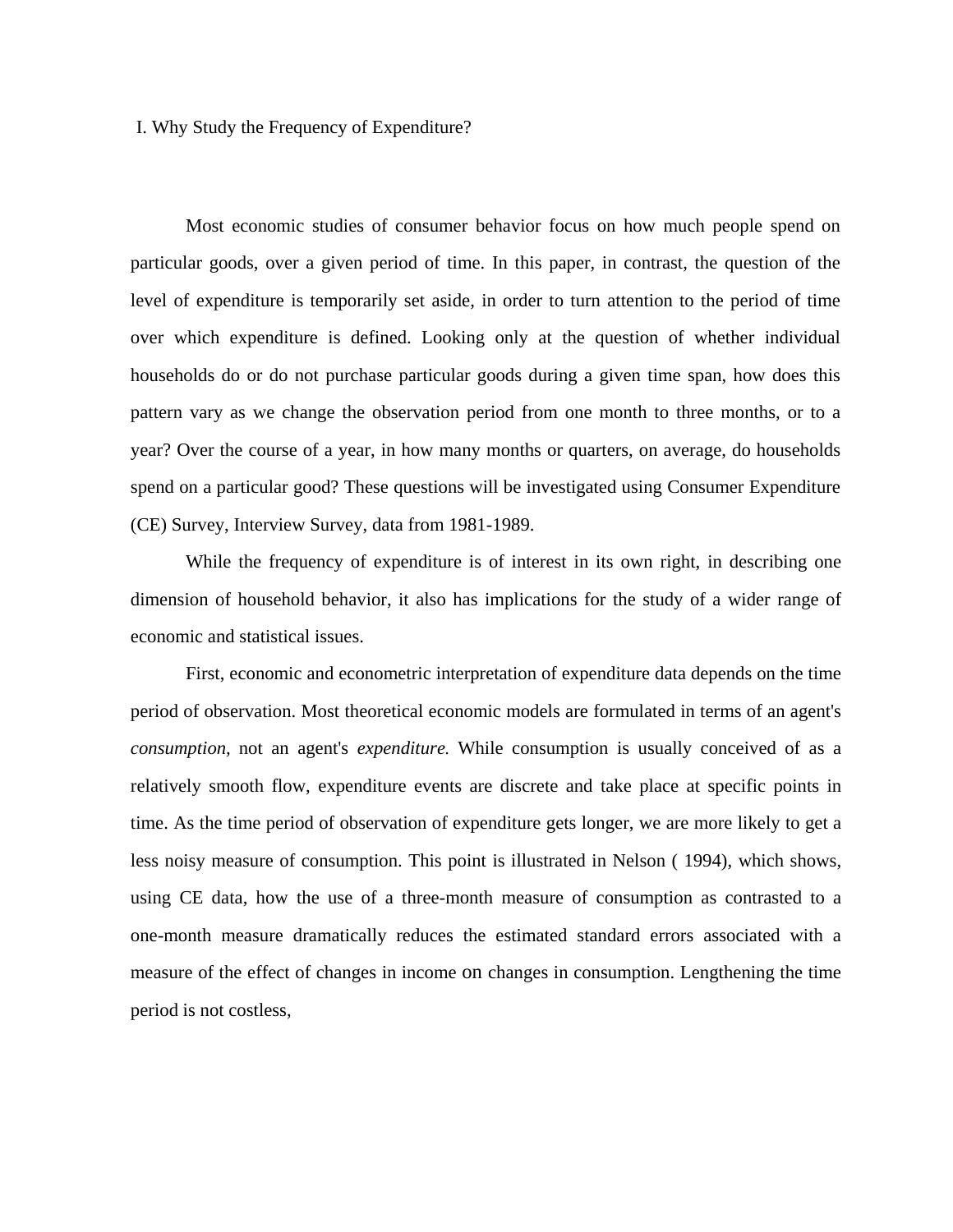however, even in a modeling sense. As the time period gets longer, we risk losing the ability to analyze changes in the economic fundamentals which create changes in consumption behavior.

Second, econometric problems arise when we observe *non*-purchase of a good, that is, expenditure on any particular good equal to zero. Such a zero expenditure may be due to misreporting, or may represent a "corner solution" where a consumer chooses not to consume at given prices and income, or may represent underlying tastes, such that a consumer would not consume the particular good at any price or income. But it may also represent infrequency of purchase, that is, the case in which a household usually consumes the item, but is not recorded as making expenditures for it within the constraints of the length and timing of the survey. For example, a household might be asked about something they normally purchase every other month during a nonspending month, or asked in the winter about something they normally purchase in the summer. Appropriate econometric treatment of observed zeros depends on which of these many factors is thought to be the cause (e.g., Blundell and Meghir 1987; Deaton and Irish 1984; Kay, Keen, and Morris 1984). Yet in the literature to date, the decision about how to categorize observed zeros has nearly always been made on a priori rather than data-informed grounds. The information in this paper will help to empirically distinguish the infrequency of purchase case from the cases of misreporting, corner solutions, or underlying tastes, in one data source.

Third, the frequency of expenditure should be, and often is, a factor in survey design. A critical number of observations (for statistical purposes) of purchases of a certain type can be gathered. with a shorter survey, the more frequently the purchases are commonly made. Infrequent purchases require a longer time frame. The U.S.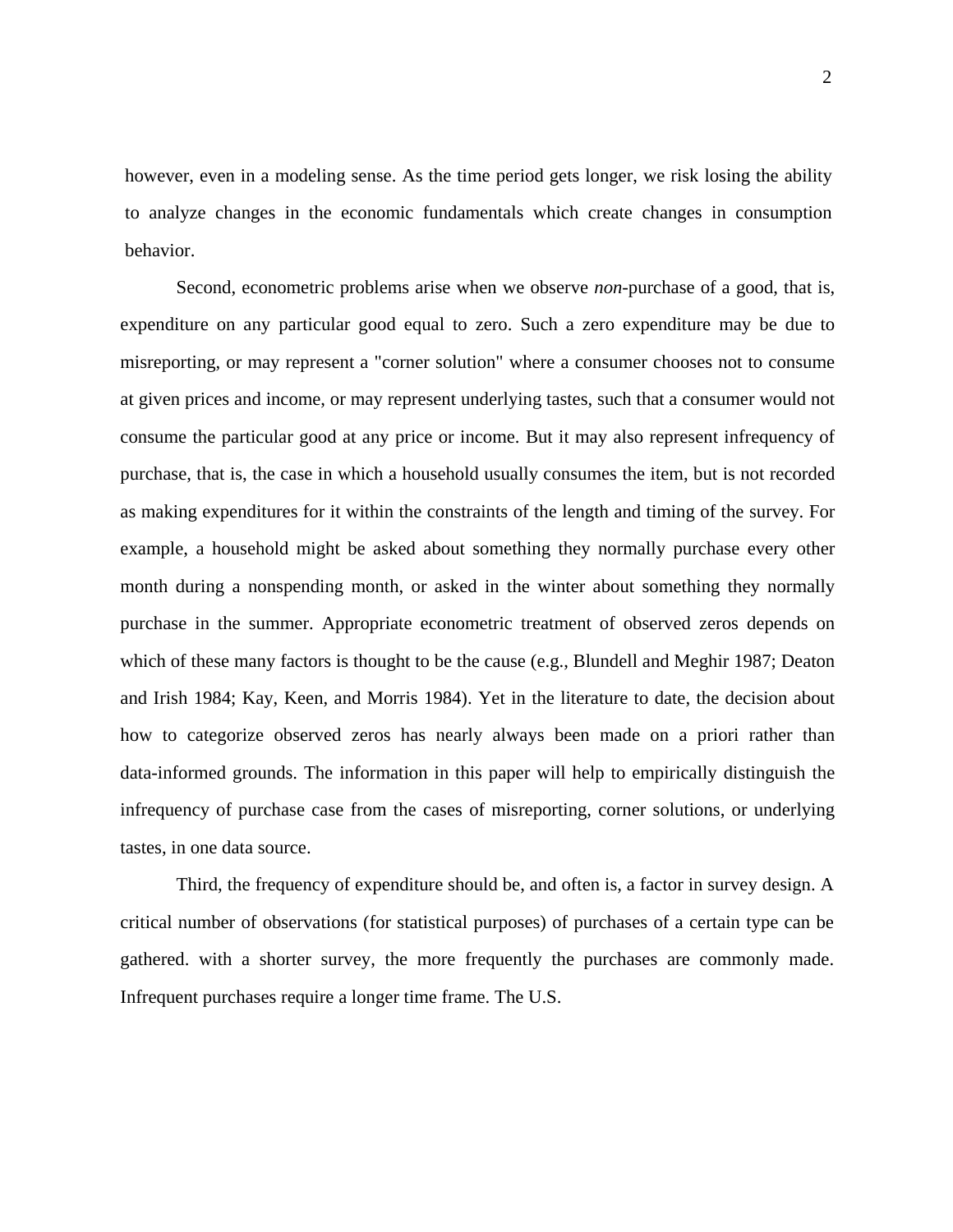Consumer Expenditure Survey is already divided into two parts, for this reason. While the Diary Survey collects data on many frequently purchased goods (like specific food items) using a two-week diary, the Interview Survey collects data on less-frequently purchased goods (as well as global estimates of some smaller items such as food expenditure) using interviews that cover three months, and which are repeated for up to a year. In contrast, the United Kingdom's Family Expenditure Survey largely uses a two-week diary, but supplements this with information on certain goods known to be purchased less frequently.

Lastly, the frequency of purchase presents problems for the data user who would like to impute missing observations. For example, some households do not complete the full set of CE interviews which would yield data on a complete year of expenditures. While many users of this data exclude households that are not full-year (which may lead to certain biases), some researchers estimate full-year expenditure by appropriately grossing up those interviews which are reported (see for example, Betson 1990, Ferreira and Buse 1993, Rubin et al. 1990). While this grossing-up procedure is probably not misleading for goods whose purchase is frequent and habitual, applying this to goods which are purchased infrequently is more problematic. To take an example, while it is plausible that the household's purchases of food during a missing interview quarter are much like its purchases in non-missing interviews, it is less plausible that its purchases of automobiles or seasonal vacation travel can plausibly be so imputed. This paper provides information for finer distinctions along these lines, for goods somewhere on the continuum between food and vacations or automobiles.

Section II describes the CE survey data used in this study. Section III contains the results of the empirical study. Section IV investigates the extent to which certain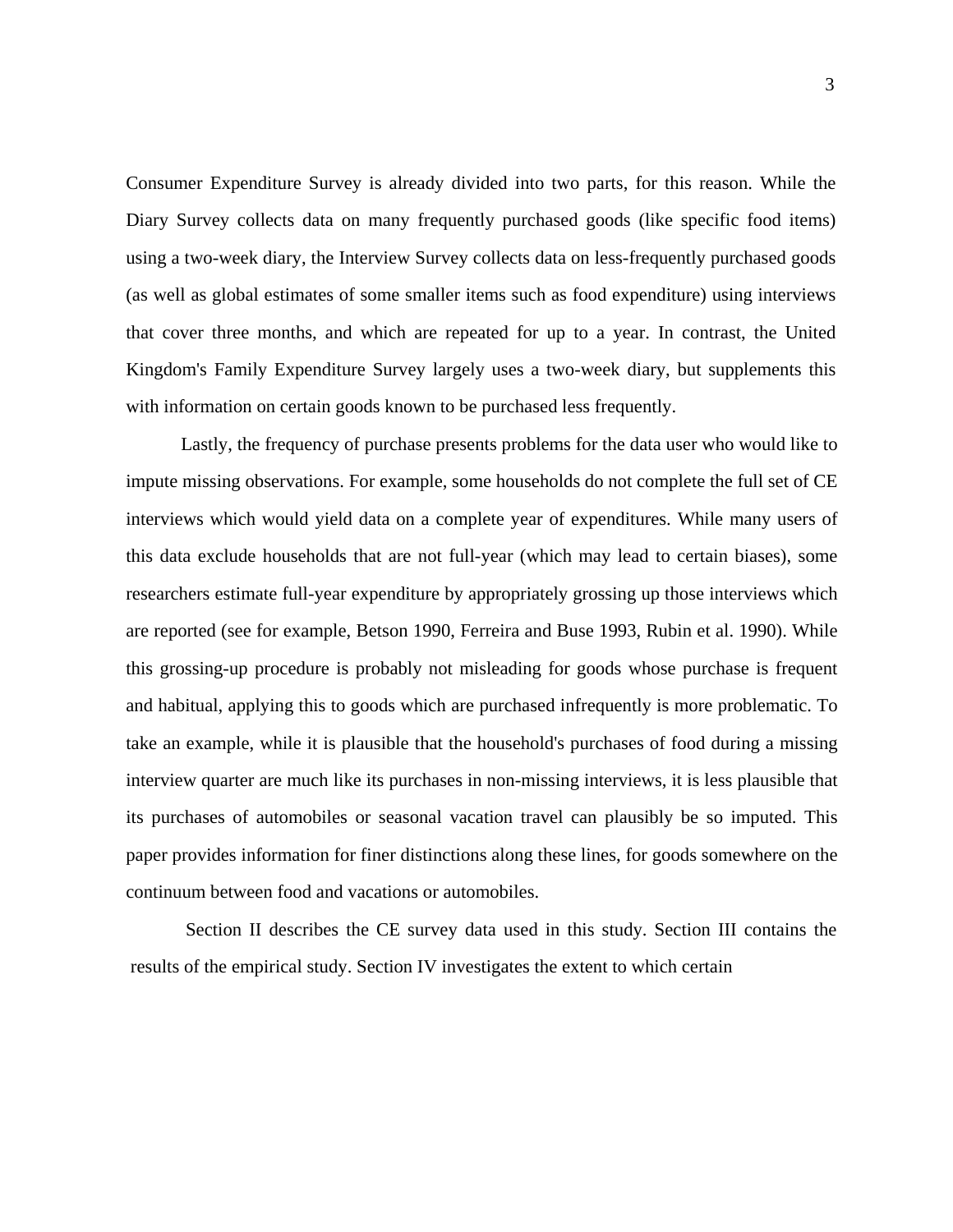data problems may add qualifications to the analysis. Section V concludes.

### II. The U.S. Consumer Expenditure Survey

The data used in this paper are from the Interview portion of the Consumer Expenditure Survey (CE), conducted by the U.S. Department of Labor, Bureau of Labor Statistics (BLS). Beginning in 1980, this survey has been conducted on an ongoing basis, with households introduced into the sample every month, interviewed up to five times, and then dropped from the sample on a rotating basis. The first interview is used solely for bounding purposes (that is, to prevent the respondent from "helping out" the interviewer by reporting purchases that occur before the desired sample period), and the data from this interview is not released for research use. Each of the subsequent four interviews collects data on expenditure types and amounts on a threemonth recall basis. For some categories of goods, households are also asked to report the specific month of purchase. Households who complete the full sequence of surveys, then, have recorded a full year of information on expenditures in three-month, and for some goods, monthly, increments. Increments finer than one month are not available in these data. Because the households begin and end at different times, survey years and interviews do not usually correspond to calendar years and calendar quarters. In addition to information on expenditures, the survey gathers information. on the composition of the "consumer unit" (roughly equivalent to, and henceforth referred to, as a "household"), employment, income, and other socio-economic variables.

Roughly 7,000 households begin the survey during a calendar year; of these, somewhat more than half usually complete all the interviews. A recent reorganization of the publicly released data for 1980-1989 allows household-level data to be easily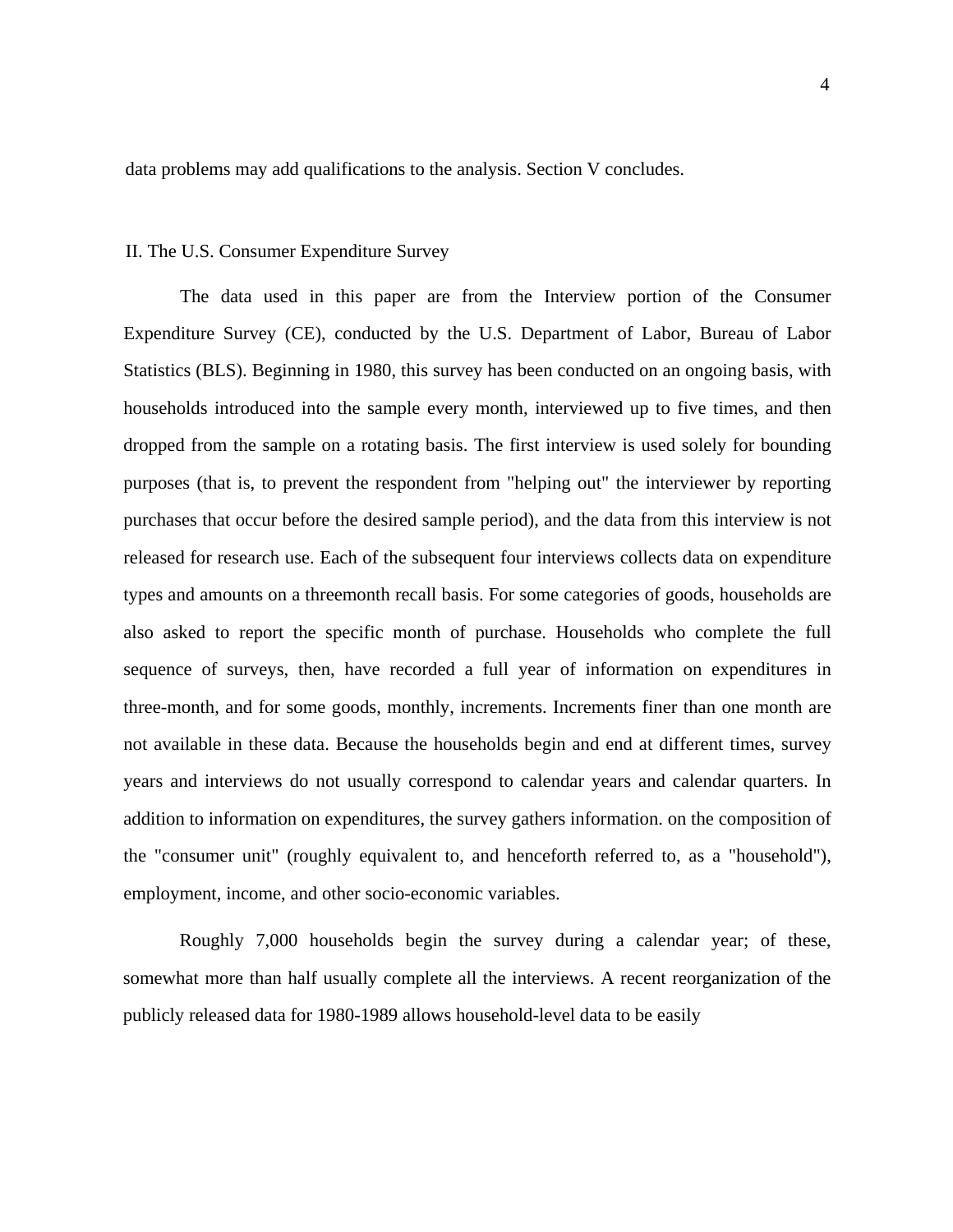followed across interviews (Nelson 1992). Because the number of disaggregate expenditure records exceeds one million for each year, for tractability this paper uses data only from households whose last interview took place in 1988 or 1989 (so their expenditures may have taken place in 1987, 1988, or 1989). There were 7667 households in this period who completed all interviews, and hence provide information on a full year of expenditures.

For coding purposes, the types of goods purchased are matched with a set of over four hundred Universal Classification Codes. Such codes can be very fine, as for example, distinguishing between portable and non-portable dishwashers and between pants and shorts. For the purposes of this study, goods are more highly aggregated into sixty categories, and then into nine categories, following the categorization scheme used in preparation of the U.S. Consumer Price Index.' Data on gift purchases (for persons inside or outside the household) are included in each category.

## III: Expenditure Frequencies

Table 1 presents summary statistics on household purchases on sixty categories of goods. Column (a) shows the percentage of the 7667 households who made a purchase in the category sometime during their survey year. The percentage of households who report a purchase during as interview (3-month) period is also of interest. Column (b) reports the average, over interviews two through five, of the percentage of households reporting a purchase in this part of their interview sequence.

The categories are listed in order of "habitualness," which is defined as the ratio of column (b) to column (a). That is, given that one purchases the item during the year,

<sup>1</sup>A complete description of the aggregation scheme can be found in Nelson (1992).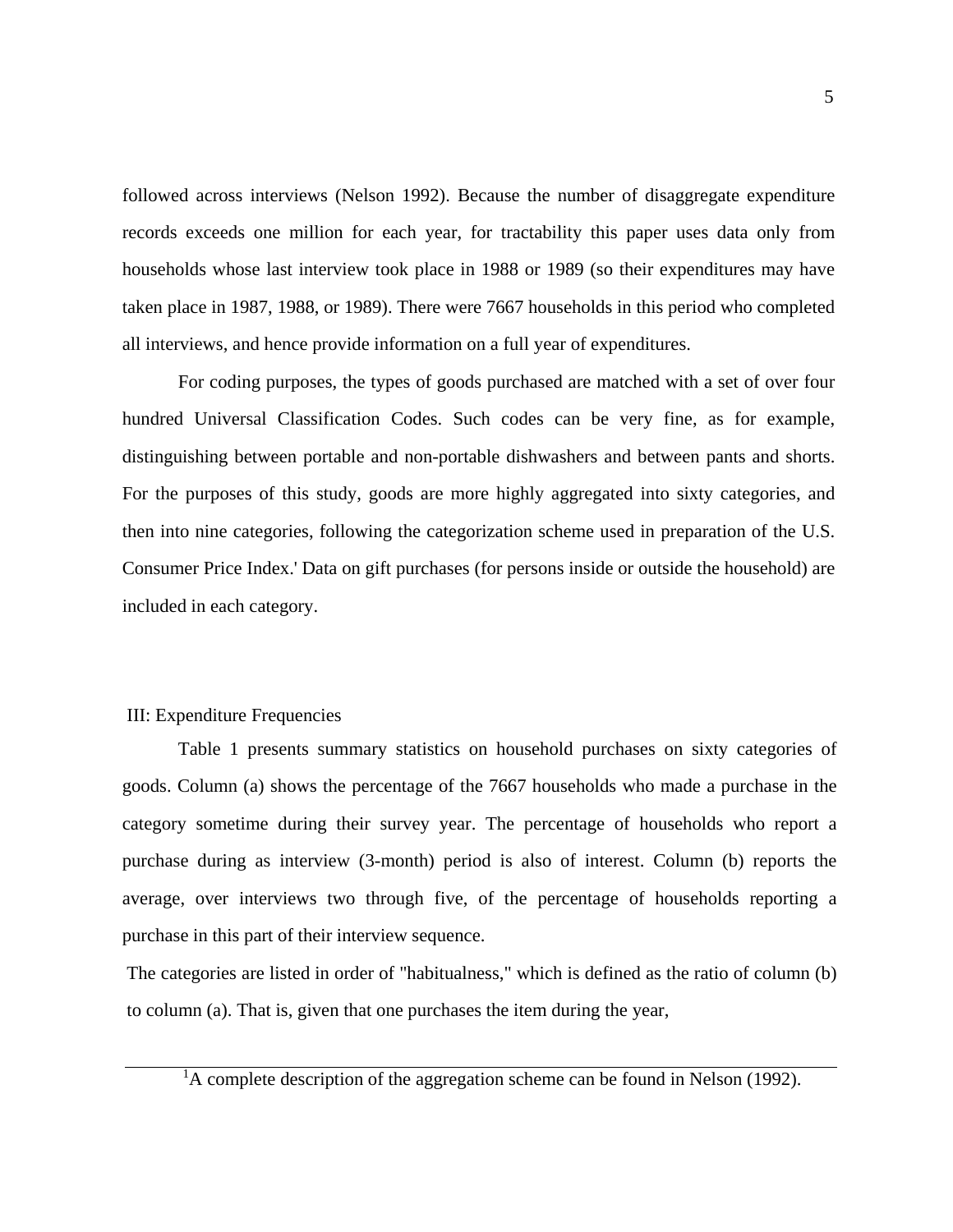"habitualness' is higher the more regularly purchases are made during the year. Looking at line 3, for example, 99.2% of households report paying for piped gas and electricity during the year, and nearly everyone who purchases these at all, reports purchasing them at every interview (on average, 98.3% in each interview). Line 6, rent of dwelling, is an example of a service which is not purchased by the majority of the sampled households (only 29.5% of the sample purchase over the year), but which is a habitual purchase for the minority who constitute purchasers (28.1% of the sample report payment in an average interview). Moving to the end of the table, it is no surprise that purchases of new vehicles are distinctly non-habitual. While 11.9% of the households surveyed report a purchase in this category over a twelve-month period, only 2.9% (on average) report such a purchase over a three-month period. Major household appliances and used vehicles, the other major consumer durables, also appear as particularly low on the "habitualness" ranking. (Personal care appliances is a very small category).

For the goods for which information on the month of purchase is available, Columns (c), (d), and (e) report on the average, minimum, and maximum number of households reporting purchases in each calendar month.<sup>3</sup> In addition, columns (f) and (g) name the highest two months of expenditure, for goods for which a seasonal pattern is discernible. If only one month is named, it is a particular outlier; if the data is collected by month but no month is named, the distribution is close to uniform.<sup>4</sup> The

 $2$ The average is shown rather than the percentage for each interview, since there is relatively little variation across interviews. Since interviews many cover any three consecutive months, this measure has no seasonality implications. The calculation for interview two, for example, is the percentage of households who report a purchase in their second interview, no matter when--in calendar time--that interview took place.

<sup>&</sup>lt;sup>3</sup>In contrast to the calculations for the interview column, the monthly columns use calendar time in order to bring out seasonal effects. No distinction is made as to whether the calendar month fell in 1987, 1988, or 1989.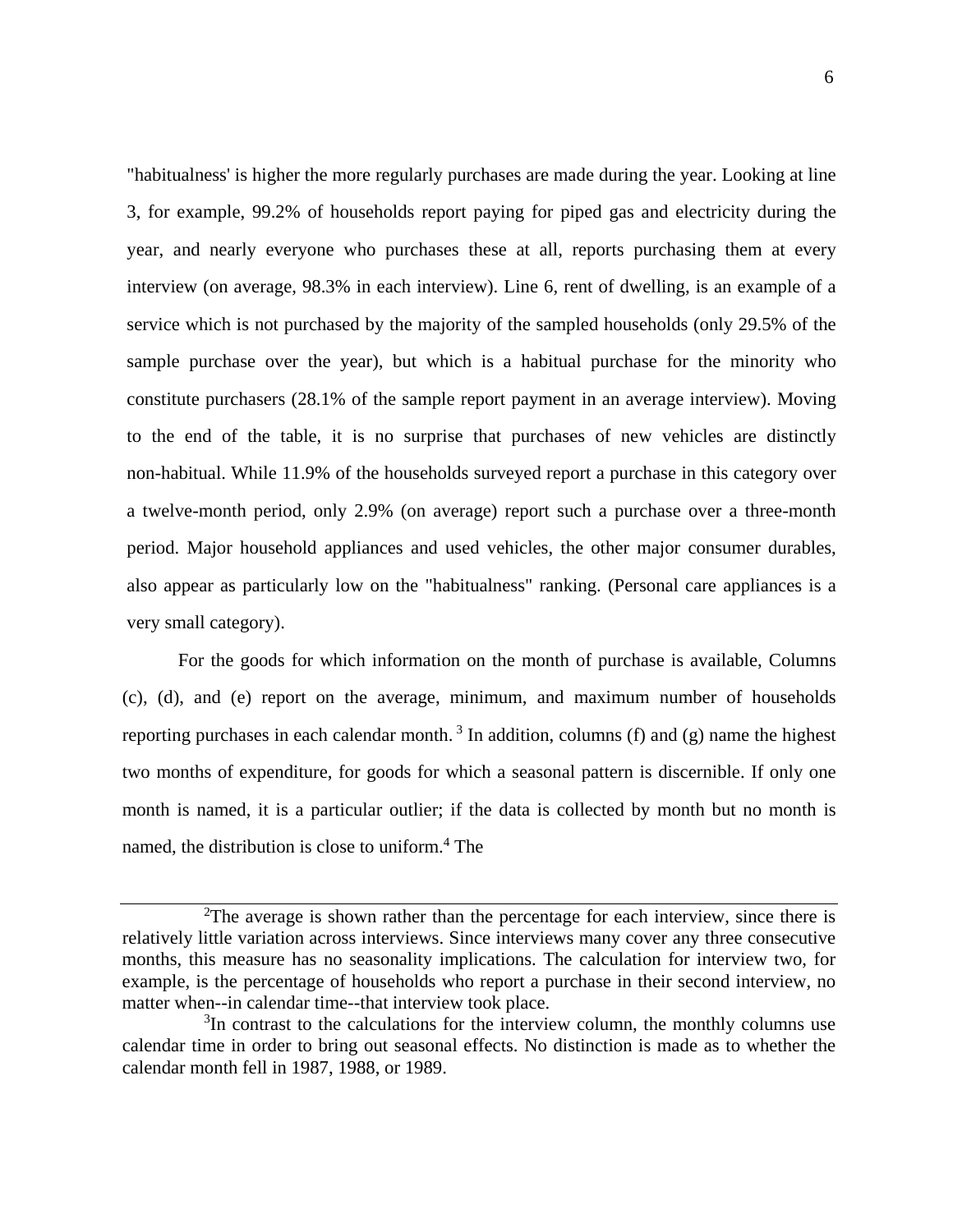table indicates that monthly payments are the norm for "other utilities and public services," piped gas and electricity, mortgage interest, and auto finance' charges. Presumably this is also true for some other items such as rent, for which only quarterly data is available. For most other goods for which monthly data are available, the likelihood of observing a household making payment for it during a month is substantially lower than the likelihood of observing a payment during a three-month period or a year. Strong seasonal increases can be observed for various reasons: December holiday buying (for example, for all of the apparel and footwear categories, other housefurnishings, watches and jewelry); winter weather (for fuel oil); summer vacations (lodging while out of town); and the beginning of school terms (girl's and boy's apparel and footwear, tuition, lodging at school). The reasons for other seasonal swings, such as the upswing in property taxes (line 47) in October and November, or in car sales (lines 57 and 60) in spring and summer, are less obvious, though there may be behavioral or institutional reasons far this not known to the author.

Tables 2 and 3 examine the data from a slightly different perspective. Rather than taking the time period as the unit of analysis and counting up households, the household is taken as the unit of analysis, and the number of purchase occasions is counted up.<sup>5</sup> Taking only those households who purchased at some time during the year, what can we say about the frequency of purchase?

<sup>&</sup>lt;sup>4</sup>Specifically, the two highest months containing at least 9% of the total purchase occasions in the year are named. A uniform distribution would have 100%/12 or 8.33% in every month.

<sup>&</sup>lt;sup>5</sup>The number of purchase occasions" is defined here in terms of the shortest observable time frame, rather than in terms of numbers of actual market transactions. Since we do not observe the timing of transactions over periods shorter than a quarter (some categories) or a month (other categories), it makes no difference to the analysis whether a "purchase" required one or twenty checks or trips to the store. A household can report a maximum of tour quarterly or twelve monthly "purchases," as the term is used here.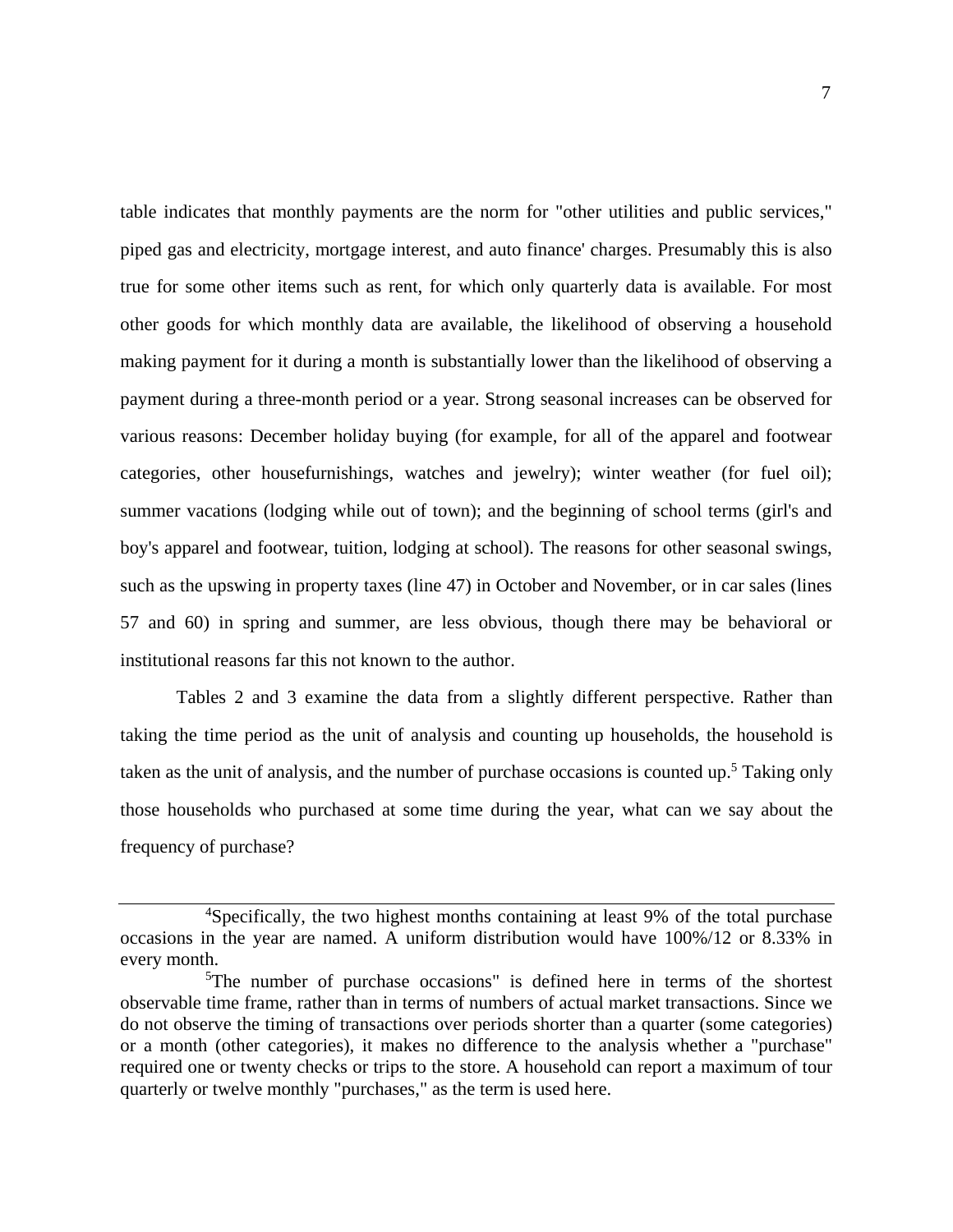Table 2 reports on the number of interviews in which a purchase was reported, for households who reported some purchase during their survey year. Column (a) reports the mean number of interviews in which a purchase was recorded. The listing of goods is ordered by this column, and is nearly identical to the ordering of the same goods by "habitualness" in Table 1. The modal number of interview-purchases is reported in column (b), dropping from a value of four for the more habitual goods, though a short mixed section, to a value of one for less frequently purchased goods. Public transportation (line 23), it can be noted, includes not only intra-city transportation that might be expected to be purchased frequently, but also airfares and inter-city bus and train, for which a modal interview-purchase of one is not unbelievable.

Columns (c) through (f) exhaustively describe the frequency of purchases, measured at the interview level. For example, only .1% of household record purchasing food at home (line 1) during only one interview, while recording no purchases in that category for the remaining three interviews. This .1% case probably reflects bad data. Small percentages report food purchases in only two or only three interviews. More comfortingly, 98.8% of food at home purchasers report purchasing food in all four interviews. Column (g), which reports the number of households reporting purchase at some point during the year, confirms, at line 1, that 100% of the 7667 households in the sample report food at home purchase at some time during the survey year.<sup>6</sup> Scanning down the table, one gets an impression of how the patterns of purchasing vary by household. While more than half the (purchasing) households report purchasing the goods represented by lines 1-10 in every interview, a smaller percentage purchase in only

<sup>&</sup>lt;sup>6</sup>The number in column (g) of Table 2 is the denominator for Table 2, columns  $(c)$ -(f), and the numerator for Table 1, column (a).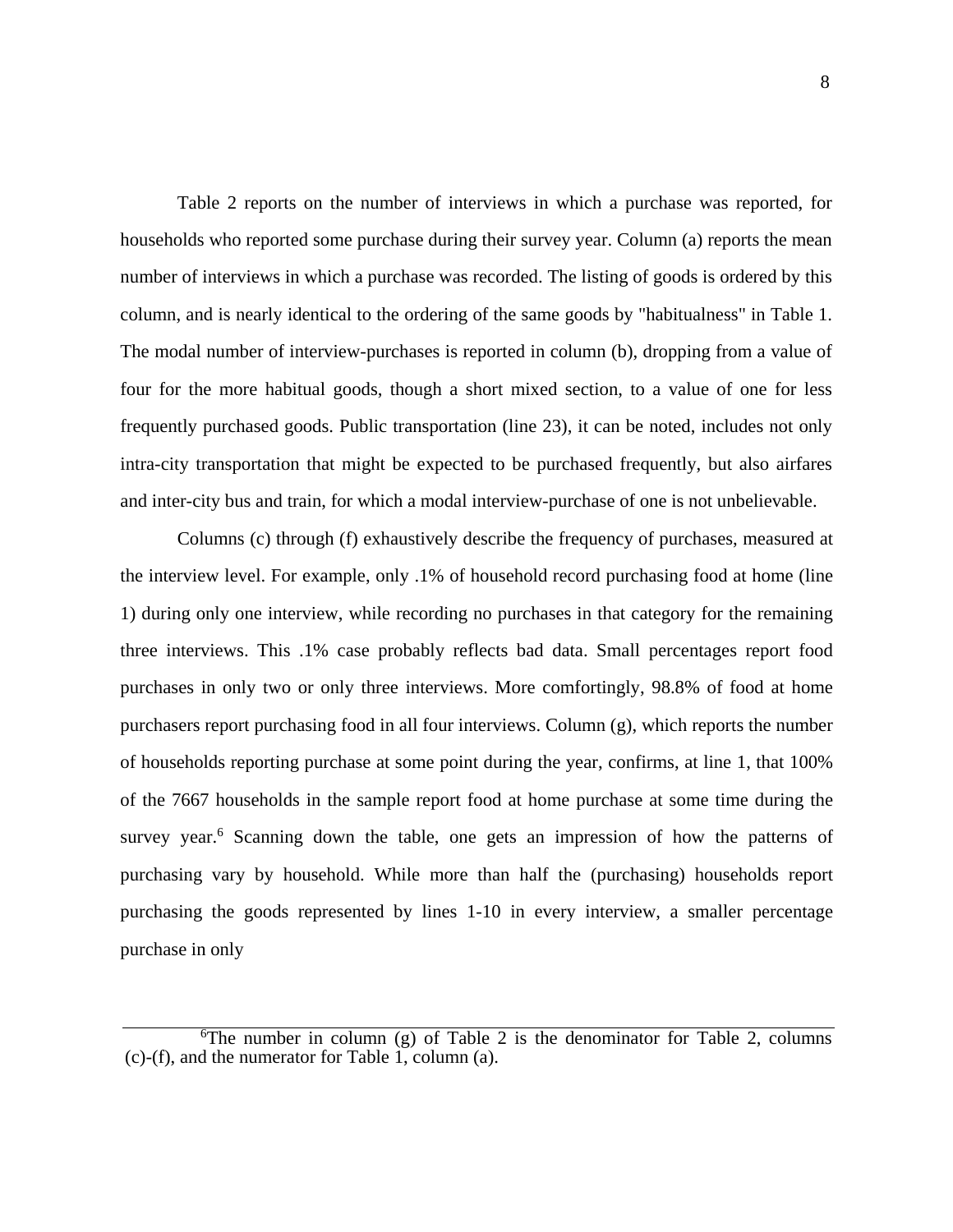three interviews. While it is not a monotonic decrease in all cases, the distribution tends to be skewed to the left: in many cases a few less households reports purchases in two interviews than in three. and still fewer in only one interview than in two. Starting with line 11 (alcoholic beverages at home), less than half the purchasers purchase in all four interviewers. Continuing down the table, the distribution across columns (c)-(f) becomes progressively more uniform, and then finally more skewed towards the right as a single purchase becomes the mode. Except for at the extreme top and bottom rows of the tables, households appear to be heterogeneous in their behavior with respect to purchase frequency.

Table 3 performs a similar analysis for goods categories for which monthly data is available. Columns (a) and (b) present the mean and modal number of months in which purchases were reported. To save space, the frequencies of purchase are reported for only selected numbers of months (one, three, six, nine, and twelve) in columns (c)-(g). Column (h) reports the number of households reporting at least one purchase at any time during the year. With one exception, column (b) indicates that the modal number of months in which a purchase is recorded is either twelve or one. The case of women's apparel, for which the modal number of purchases is five, seems to be exceptional, both in having a mode in the middle of the distribution and in having a higher mean number of purchases than all the other apparel categories. While, as in the previous table, it is only at the very top and bottom that households act in anything like a homogeneous manner, purchasing in a single month out of the year appears to dominate for most of the middle section of the table, with a dramatic trailing off for number of purchases above three.

Tables 4 and 5 report the same information as Tables 1 and 2; except with the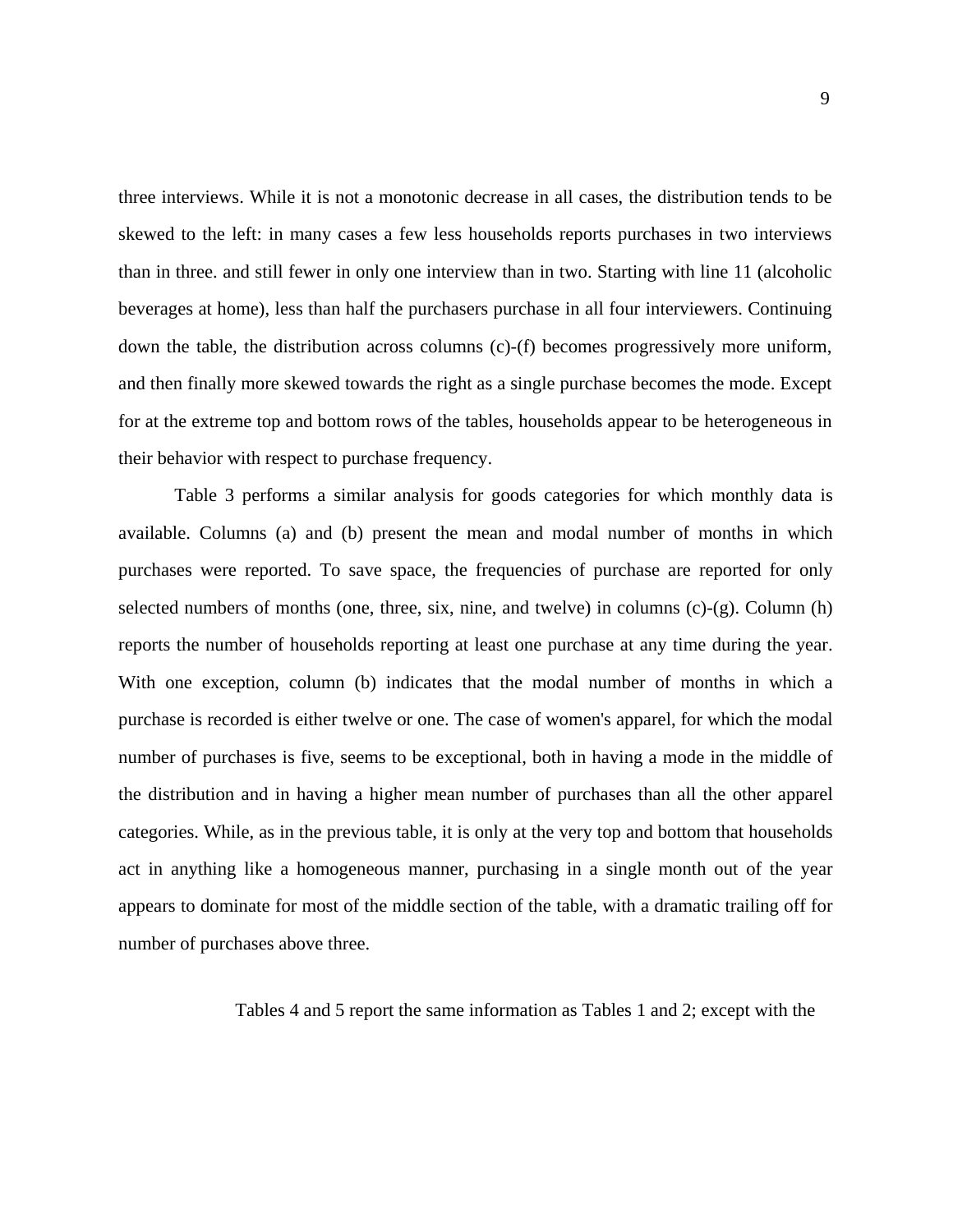expenditures now aggregated into only nine categories. Transportation, for example, includes vehicle purchases and rentals, motor fuel and motor oil, repairs, auto insurance and finance charges, miscellaneous charges such as tolls and registration, and public transportation. Shelter includes rent (for renters), household or tenants' insurance, expenditures on home maintenance, household fuels and utilities, lodging out of town, mortgage interest (for owners) an a few minor other categories. <sup>7</sup> As one would of course expect, non-purchase is less frequently observed the broader one defines the category. Yet even for the broad category of household furnishings and operations (which includes furniture and appliances, textile and non-textile housefurnishings, home business machines, TV and sound equipment, and housekeeping services) where 95.6% of households report some purchase over the survey year, only 80.3% report a purchase over an average interview quarter, and only 61.6% report purchases in all four interview quarters.

## IV. Data issues

Tables 1 to 5 are only a valid indicator of consumer behavior to the extent that Consumer Expenditure Survey data, as publicly released, accurately captures this behavior. The (usual) problems of data gathering and dissemination suggest some caveats and cautions in regard to the above analysis.

<sup>&</sup>lt;sup>7</sup>Person who own homes without mortgages probably make up most of the nonpurchasers of "shelter," since mortgage interest is the major component of shelter costs for homeowners by the definition used here. This is obviously not an accurate way of measuring shelter *consumption.* The CE survey also contains information that can be used to calculate estimates of annual rental equivalence for many households, for studies where a measure of consumption rather than of expenditure is required.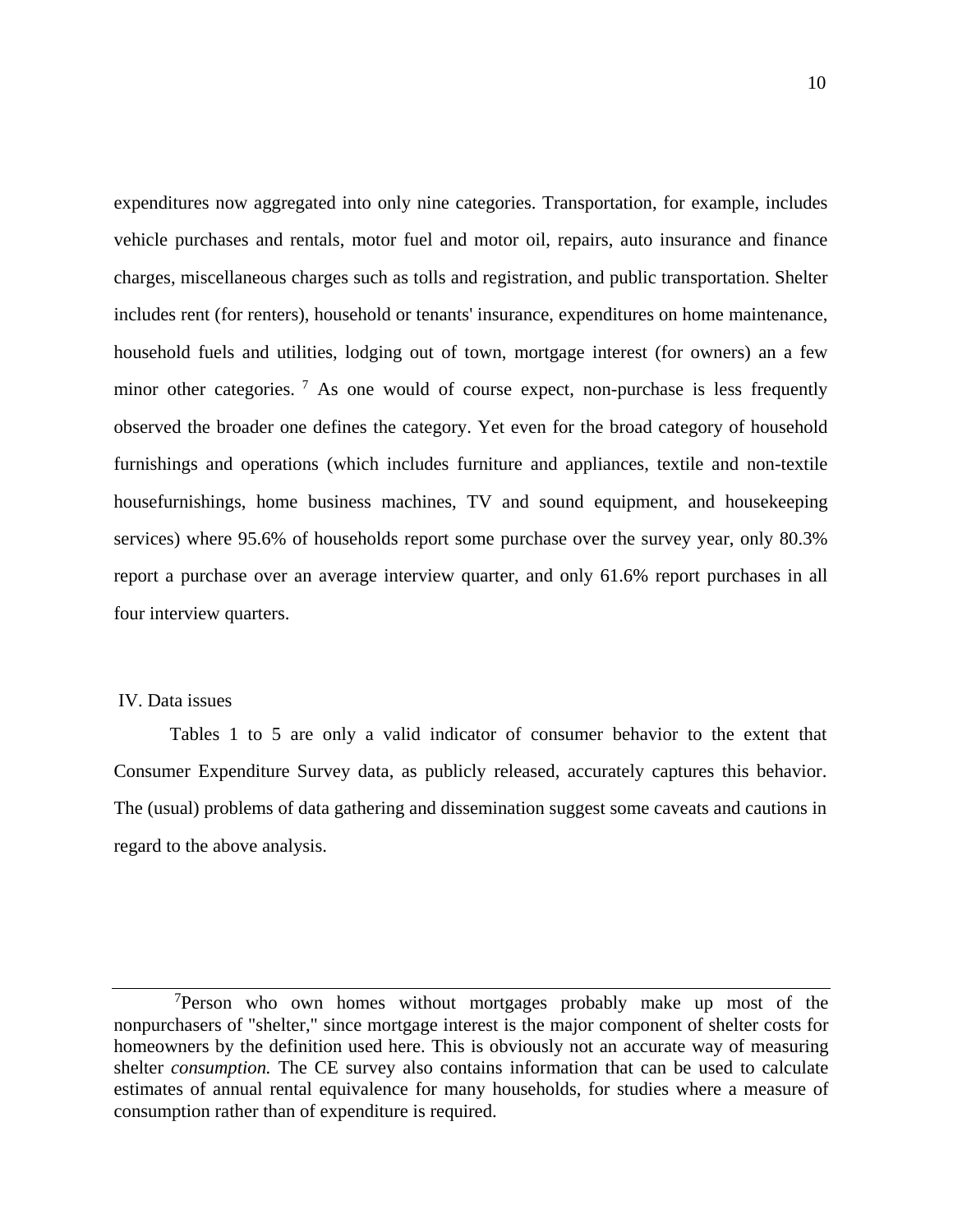### *Data, Processing*

As with most large data sets, the CE Interview data gathered on the questionnaires is put through a series of edits and checks prior to public release. While a thorough explanation of the processes applied to the CE data is beyond the scope of this paper, it should be noted that these processes may be influencing the frequency of expenditures, and especially *monthly* expenditures, reported in these tables. In fact, for a few cases (mortgage interest and auto finance charges among them) monthly payments are actually computed by BLS from other information (the date and terms of the loans). While for the vast majority of "monthly" goods, the month of expenditure is explicitly asked, if a respondent is vague about an amount spent, or the month in which it was spent, or the specific goods category on which an expenditure was made, the BLS will often impose (plausible) assumptions. A substantial percentage of expenditure records are flagged to note modification by computation (simple calculation), allocation (assignment of a vague response to more specific disaggregate groups), or (more rarely) imputation (of an expenditure value). While these processes may include assigning vaguely reported expenditures to random months (or one-third to each month) within an interview, a study by researchers at the BLS showed that such imputations of reference months occur in less than 1% of the expenditures recorded by month (Silberstein and Jacobs 1989). These data processing concerns should have. less effect on the reporting by interview quarter, however, since allocations are made only within, and not across, interviews.

#### *Sample Selection*

The use in this study of only those households who completed all interviews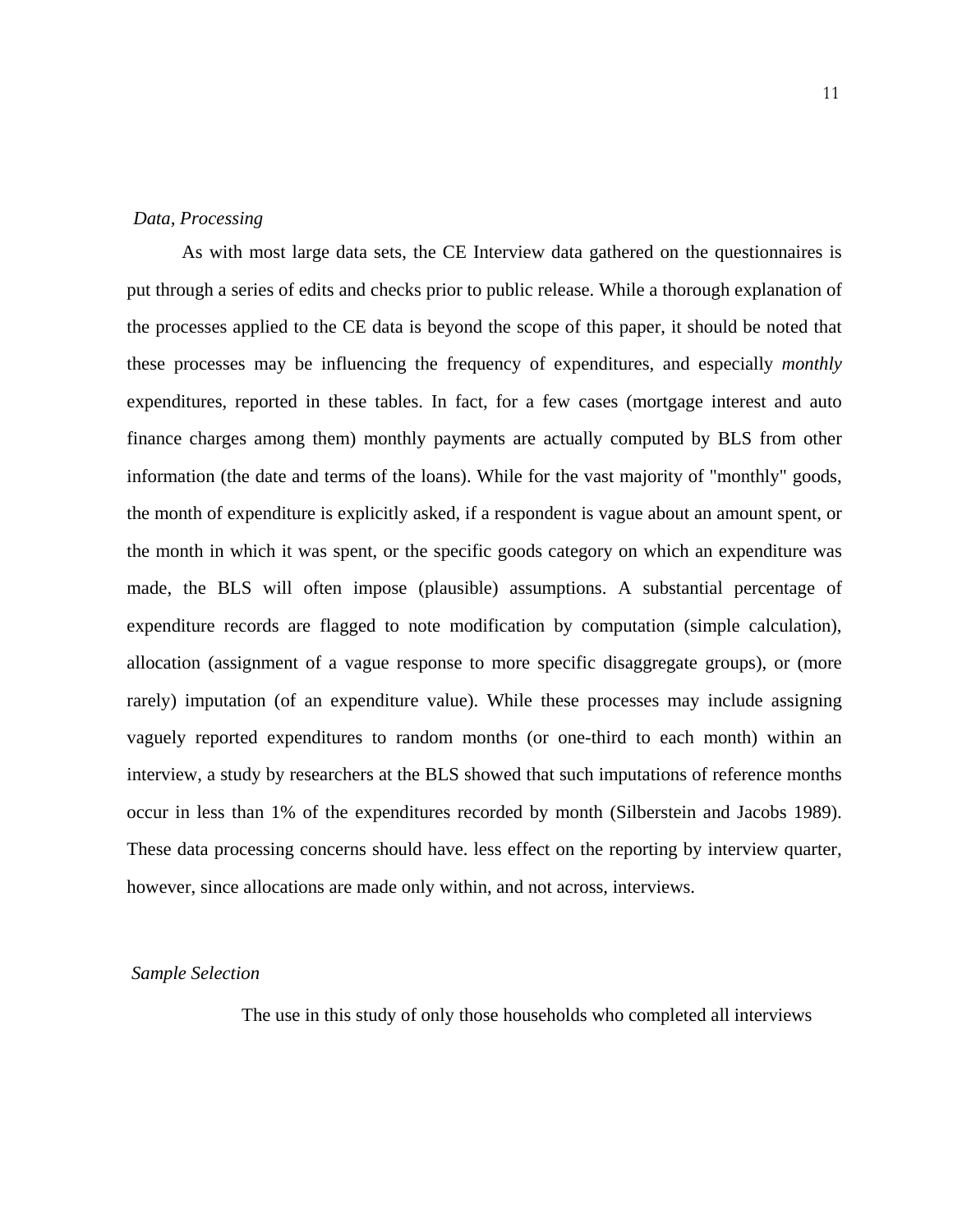means that the frequencies may not be representative of the full sample. Households may fail to complete all interviews if they decide not to cooperate, if they move, or if they are away on a trip at the time of an interview. A comparison of full-year vs. partyear participants (Nelson 1992) shows that full-year reference persons are more likely to be older, to be homeowners and to have somewhat higher income than are part-year reference persons. It is unclear what biases, if any, this selection has imposed on Tables 1 to 3.

## *Quality of Response*

The way in which the data are released makes it impossible to distinguish true zero expenditures from non-response. If the household reports purchasing the good then there is a record reporting this purchase; if the household does not report the good, either because they did not purchase it or because they have forgotten about it or are not taking the survey seriously, then there is simply no record. This may be one factor underlying the dramatic difference between reported numbers of purchases of women's apparel vs. other types of apparel: women are more likely to be the respondents to the survey (Silberstein 1937) and so may have better information about purchases for themselves.

There is little one can do, once the data is gathered, to remedy this problem." If it is thought that poor responses to expenditure questions might be correlated with poor responses to questions about income sources, a variable reporting on quality of income response might be used to select the better responders. The Bureau of Labor Statistics.

<sup>&</sup>lt;sup>8</sup>The BLS also releases files ("EXPN") that are more detailed than the general files ("MTAB") that form the base for this study, but these files are not standardized across goods categories and the non-response flags are often still difficult to interpret.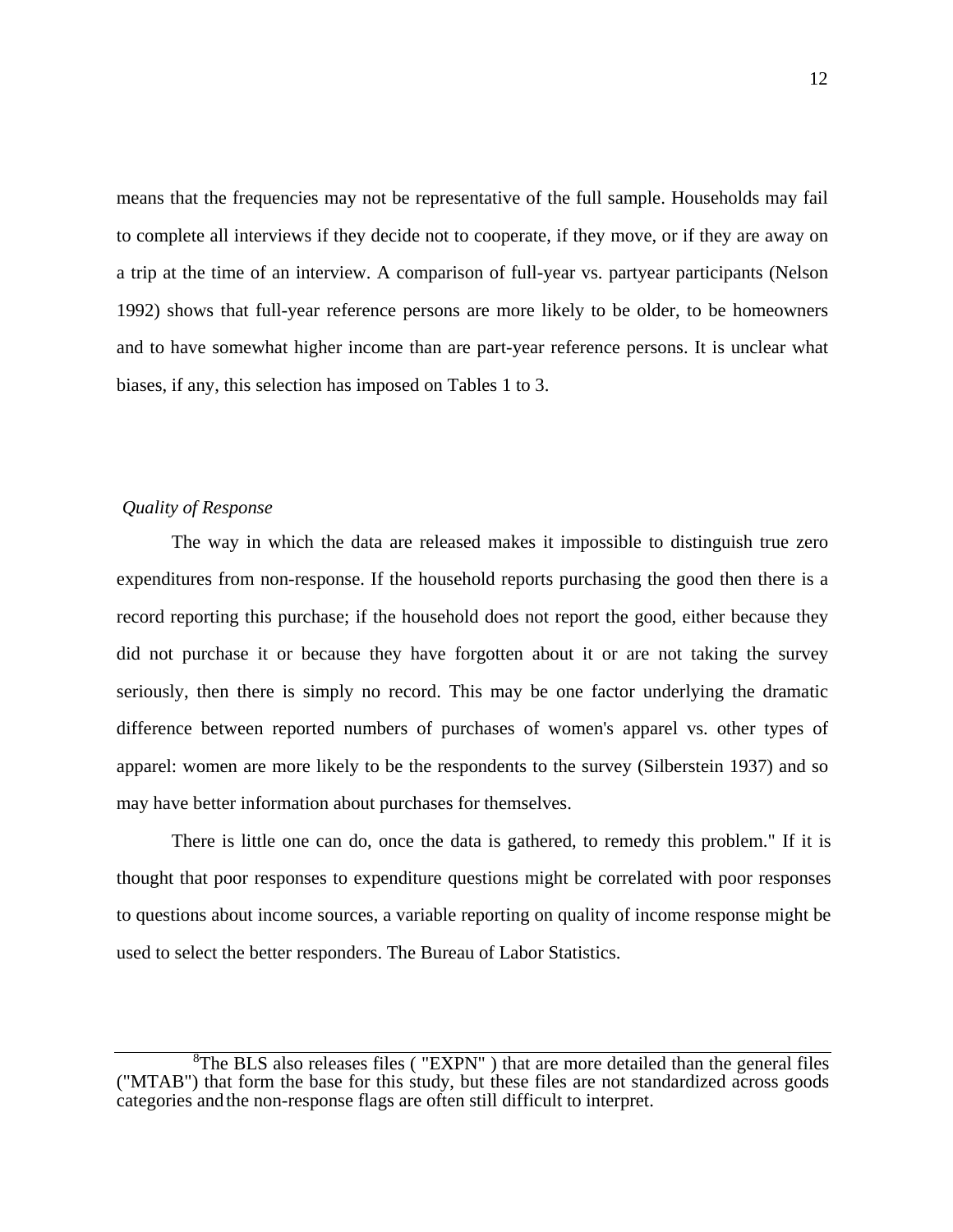codes a household as a "complete income respondent" if they report values for their major components of income. When Tables 1 to 3 were rerun using a subsample of "complete" income reporters only (N=6696), results change only slightly. For example, 86.3% of "complete" income respondents report purchasing entertainment services, compared to 86.2% of the full sample (Table 1); 57.3% of the purchasers in the "complete" subset report purchasing entertainment services in all four interviews, compared to 56.1% ( Table 2 ) in the full sample. A slight shift towards more reporting is observed for some goods, and towards less reporting for others. It seems, then, that income response and frequency of reported purchase are not closely related.

The fact that monthly expenditures are recovered using recall over a three month period may also influence the observed frequency of expenditure. Expenditures three or two months prior to an interview may be more difficult for respondents to remember, than expenditures in the month immediately prior to an interview. This may lead to underreporting in the early months in each interview period. Indeed, in these data a disproportionate number of purchase occasions are recorded as taking place in the last month of each interview quarter, as can be seen for selected categories in Table 6. The first month is the one farthest in the past from the interview date; the third month is the most recent. The sample used is the same as in Table 3, and the percentages are for the sample as a whole. If respondents are reporting entirely accurately, there is no reason to expect more purchases, in the aggregate, in one month than in any other. Note that calendar time is not an issue here, since these months are defined in regard to their relationship to an interview, and an interview can take place any time of the year. In the utilities categories, where the respondents are explicitly asked about monthly bills received, the upward trend with proximity of the interview is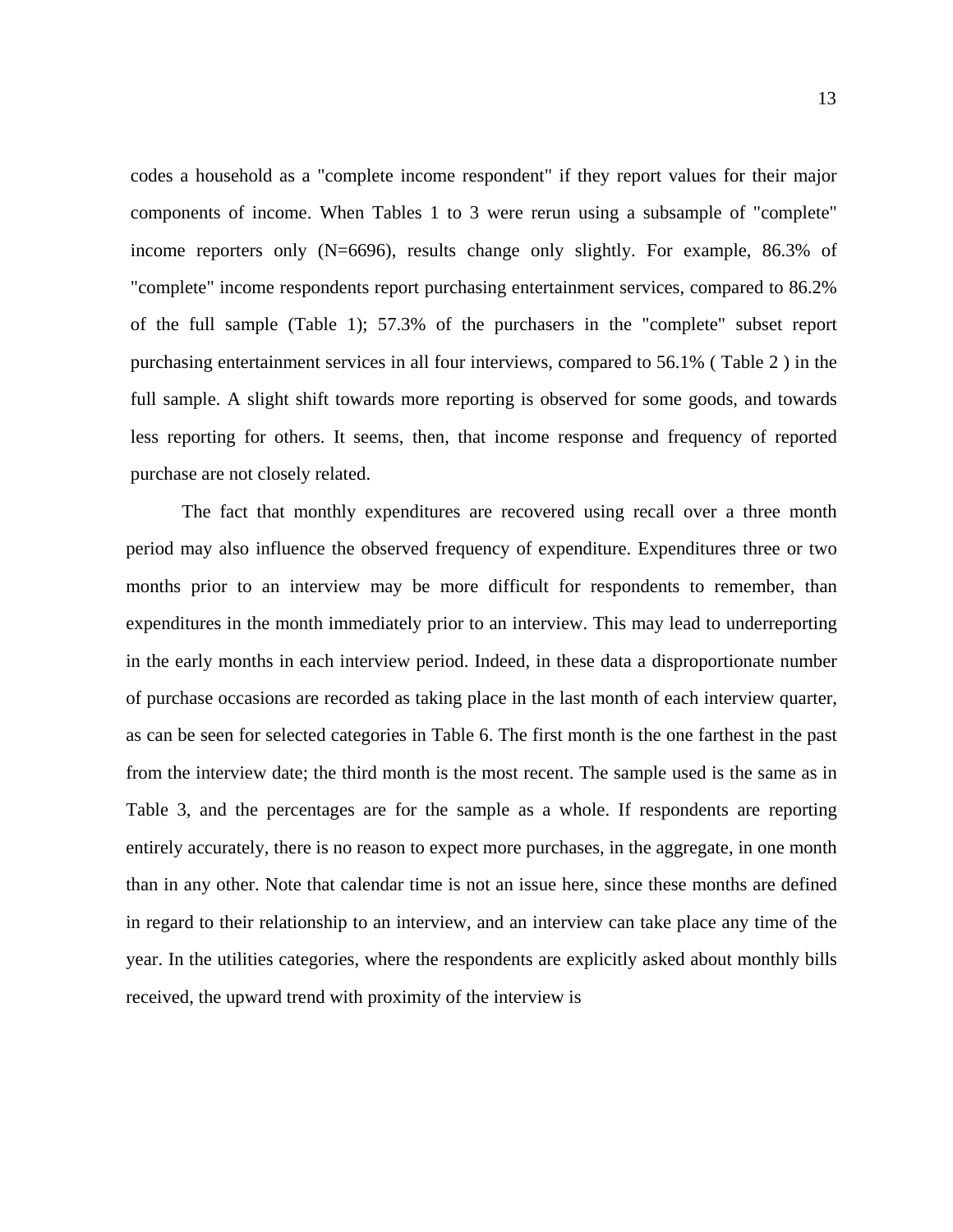slight. For large irregular purchases, such as vehicles and major home appliances, the trend is somewhat greater, while for smaller irregular purchases the trend can be dramatic. Only 24.5% of purchases of boy's and girl's footwear, for example, are reported as taking place three months prior to the interview, while 45.9% are reported as taking place in the most recent month. Since it is highly unlikely that people tailor their consumption patterns around their interview schedule, poor recording seems to be the cause.

The poor reporting may not always imply underreporting, however. Instead of (or in addition to) forgetting earlier purchases, respondents may "telescope" into the most recent months) expenditures that actually happened earlier. If the problem were pure telescoping, then the expenditure reporting for the quarter as a whole would still be accurate (that is, there would be no overall underreporting) even though the monthly reports are inaccurate. Whether the problem is recall or telescoping, it is likely that the frequencies in the first and second months are underreported, especially the smaller and more irregular the purchase. The reports in the third month may be close to accurate (if there the pattern is due to recall bias) or be overly high (if there is telescoping). The patterns of spending described earlier in Table 3, then, probably in all underestimate the number of months in which many purchases, and especially small and infrequent purchases, occur.

A study by BLS researchers Silberstein and Jacobs (1989) found similar evidence of recall bias and/or telescoping by month, looking at mean *expenditures* aggregated over households in 1952-33 CE Interview data. They also investigated whether respondents tended to report more or less expenditure as their length of time in the sample increased. The time in the survey may affect the responses, as respondents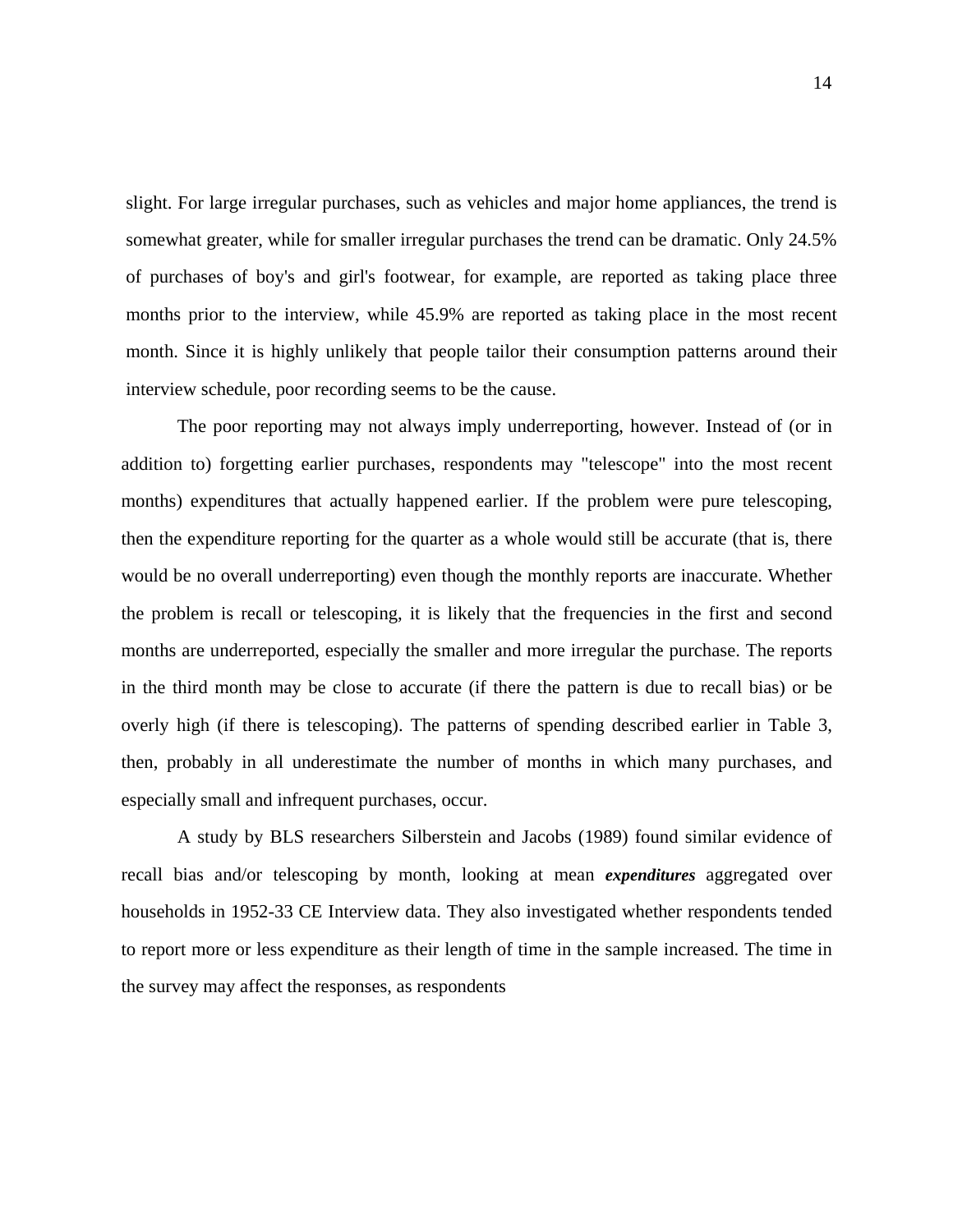progressively learn how to do the survey and/or tire of doing the survey. Silberstein and Jacobs found that the variation in expenditure reporting with the interview sequence was statistically insignificant in over half the goods categories they examined. For those categories in which aggregate expenditures significantly increased or decreased with the interview number, a variety of patterns (rising with interview number, falling, rising then falling...) was observed, and the degree of change was at most "moderate" (300). The quarterly patterns reported in Table 2, then, are unlikely to be much influenced by time in sample effects.

### V. Conclusion

While the CE survey is designed to capture expenditures at monthly intervals for many goods, an analysis of the data suggests that such monthly reports may be unreliable for small and infrequently purchased goods. For economic analysis, then, the data should probably be treated as a panel of monthly observations only for larger purchases. In regards to survey design, there is evidence that three months may be too long a recall period for some goods. Whether or not there is underreporting in expenditures reported at, or aggregated to, a quarterly basis is less clear, depending on whether recall bias or telescoping predominates.

The examination of the reported frequencies of purchase (at either the interview, of more questionable monthly, levels) reveals considerable heterogeneity across goods. An overview of the tables may suggest a multiplicity of (sometimes overlapping) reasons for these varying frequencies of expenditure. Some goods for which there is a steady stream of expenditure correspond to fixed, regular bills (e.g., utilities, insurance, rent); others are necessary nondurables (food at home). The most irregular purchases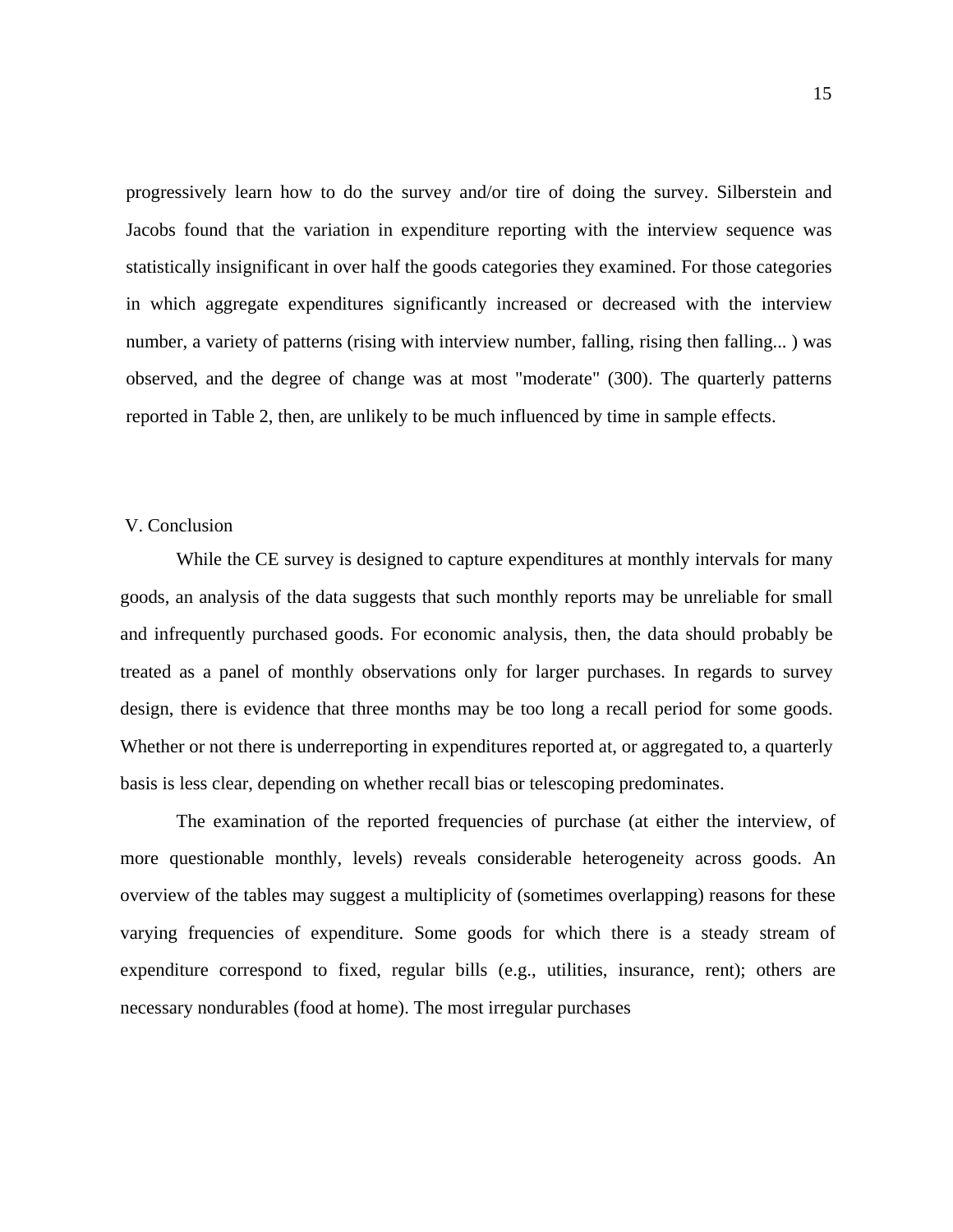are for durable goods (e.g. vehicles, major appliances). In between, we find irregular purchases of semi-durables (e.g. apparel, textile housefurnishings), luxury nondurables (food away, alcohol away, lodging away from home), and goods whose purchase may represent shocks to consumption (e.g. hospital services, home repair services). While the data on monthly purchases was found to be suspect, whether or not a non-purchase in a given quarter represents non-consumption (over a year) or simply infrequency of purchase can probably be reasonably inferred from the tables presented.

The analysis also reveals considerable heterogeneity among households. Goods may be on average purchased with more or less frequency, but within any goods category some households report purchases much more frequently than others. This empirical finding is interesting, since in the (small) frequency-of-expenditure econometric literature (e.g. Blundell and Meghir 1987; Deaton and Irish 1984; Kay, Keen and Morris, 1984), a single, exogenous purchase probability is assumed to be common to all households. Further analysis of this point, at yet at a very preliminary stage, suggests that the usual sharp distinction between corner solutions and infrequency of purchase, which leads to separate treatment of the two issues in econometric theory, may not be empirically helpful. This distinction is itself intimately related to the question of the time period of observation..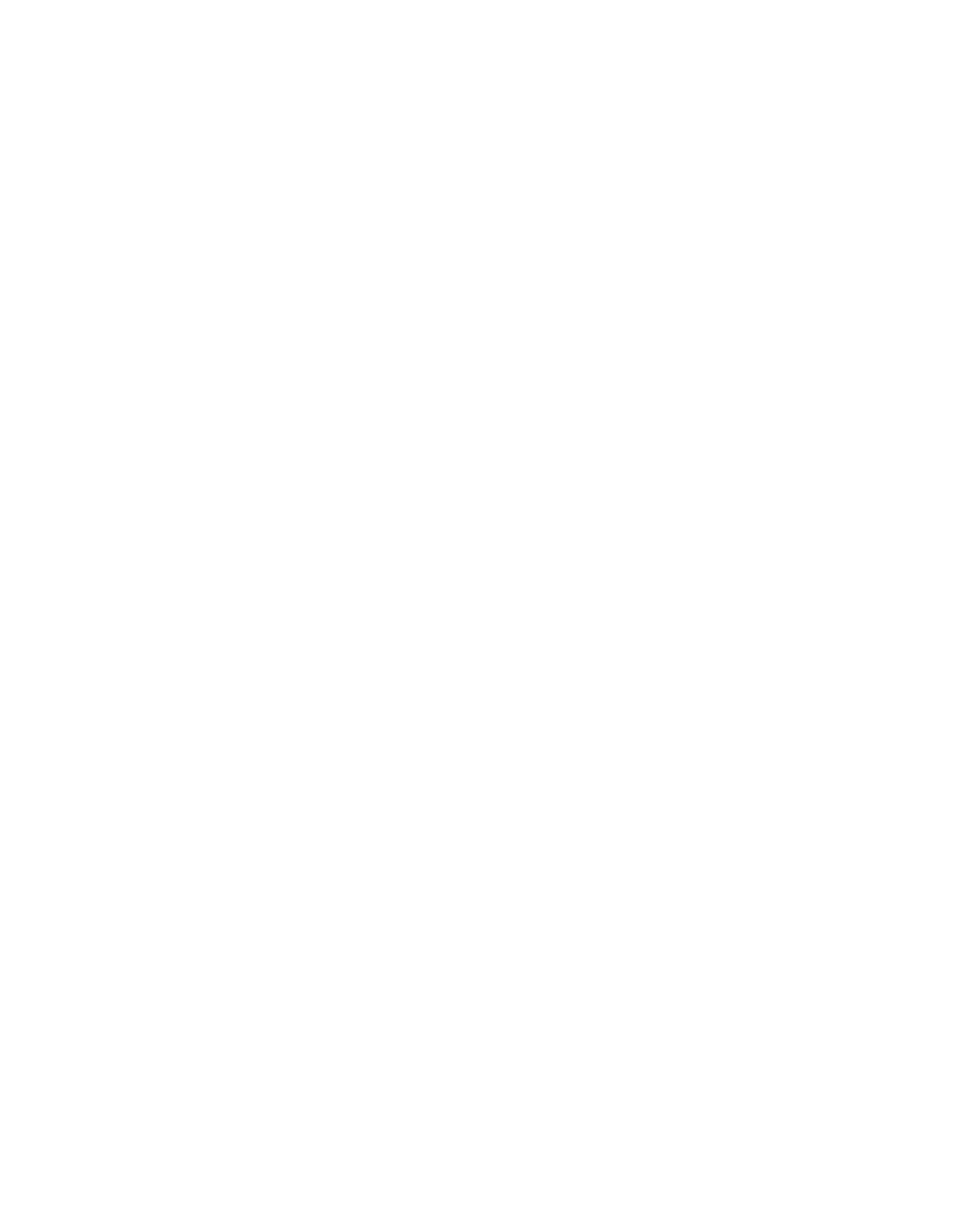## TABLE 2

# Patterns of spending: Households Reporting Positive Expenditure In Year Only:<br>Quarterly Data

|              |                                      |             |                  | Percent of Households Reporting<br><b>Expenditures in Exactly X Quarters</b> |            |                     |             |                                |
|--------------|--------------------------------------|-------------|------------------|------------------------------------------------------------------------------|------------|---------------------|-------------|--------------------------------|
|              | Category                             | Mean<br>(a) | Mode<br>(b)      | One<br>(c)                                                                   | Two<br>(d) | <b>Three</b><br>(e) | Four<br>(1) | $\boldsymbol{N}$<br><u>(g)</u> |
| 1            | Food at home                         | 4.0         | 4                | 0.1                                                                          | 0.2        | 1.0                 | 98.8        | 7667                           |
| $\mathbf{2}$ | Motor fuel, motor oil, coolant, etc. | 3.9         | 4                | 2.3                                                                          | 1.9        | 2.8                 | 92.9        | 7133                           |
| 3            | Rent of dwelling                     | 3.8         | 4                | 4.7                                                                          | 0.8        | 3.6                 | 90.9        | 2262                           |
| 4            | Food away from home                  | 3.6         | 4                | 5.2                                                                          | 6.8        | 12.3                | 75.7        | 7258                           |
| 5            | Health insurance                     | 3.5         | 4                | 7.3                                                                          | 7.0        | 13.9                | 71.8        | 5210                           |
| 6            | Personal care services               | 3.5         | 4                | 7.1                                                                          | 8.2        | 13.9                | 70.9        | 6979                           |
| 7            | Reading materials                    | 3.5         | 4                | 7.3                                                                          | 8.4        | 13.7                | 70.5        | 7026                           |
| 8            | Tobacco & smoking products           | 3.4         | 4                | 9.8                                                                          | 9.1        | 14.3                | 66.8        | 3513                           |
| 9            | Personal insurance other than health | 3.2         | 4                | 14.1                                                                         | 10.4       | 12.5                | 63.0        | 4671                           |
| 10           | <b>Entertainment services</b>        | 3.2         | 4                | 11.7                                                                         | 12.7       | 19.6                | 56.1        | 6611                           |
| 11           | Alcoholic beverages at home          | 2.9         | 4                | 19.7                                                                         | 15.8       | 19.7                | 44.9        | 4405                           |
| 12.          | Ground rent, owned & owned vacation  | 2.9         | 4                | 23.7                                                                         | 12.3       | 15.1                | 48.9        | 219                            |
| 13           | Toys, hobbies, other entertainment   | 2.8         | 4                | 18.8                                                                         | 20.1       | 24.8                | 36.3        | 6158                           |
| 14           | Apparel services                     | 2.7         | 4.               | 22.4                                                                         | 19.5       | 19.3                | 38.9        | 5843                           |
| 15.          | Alcoholic beverages away from home   | 2.6         | 4                | 28.5                                                                         | 19.3       | 19.0                | 33.2        | 4288                           |
| 16           | Vehicle insurance                    | 2.5         | $\boldsymbol{2}$ | 20.3                                                                         | 30.6       | 24.3                | 24.7        | 5880                           |
| 17.          | Auto maintenance & repair            | 2.4         | 3                | 24.4                                                                         | 27.6       | 28.3                | 19.7        | 6020                           |
| 18.          | Housekeeping services                | 2.4         | 1                | 30.0                                                                         | 23.7       | 19.9                | 26.5        | 5394                           |
| 19.          | Vehicle rental, registration, other  | 2.4         | 2                | 24.1                                                                         | 30.1       | 25.1                | 20.7        | 6505                           |
| 20.          | Personal expenses                    | 2.4         | 1                | 30.8                                                                         | 23.7       | 19.0                | 26.6        | 5614                           |
| 21           | TV & sound equipment                 | 2.1         | 1                | 36.8                                                                         | 28.3       | 20.9                | 14.0        | 4923                           |
| 22           | Household insurance                  | 2.1         | 1                | 46.7                                                                         | .19.4      | 11.0                | 22.9        | 3675                           |
| 23           | Public transportation                | 2.0         | 1                | 45.2                                                                         | 24.0       | 13.8                | 17.0        | 3813                           |
|              | 24 Tenants insurance                 | 1.8         | 1                | 59.7                                                                         | 18.1       | 6.9                 | 15.3        | 360                            |
|              | 25 School books & supplies           | 1.6         | 1                | 60.2                                                                         | 26.1       | 10.4                | 3.3         | 1920                           |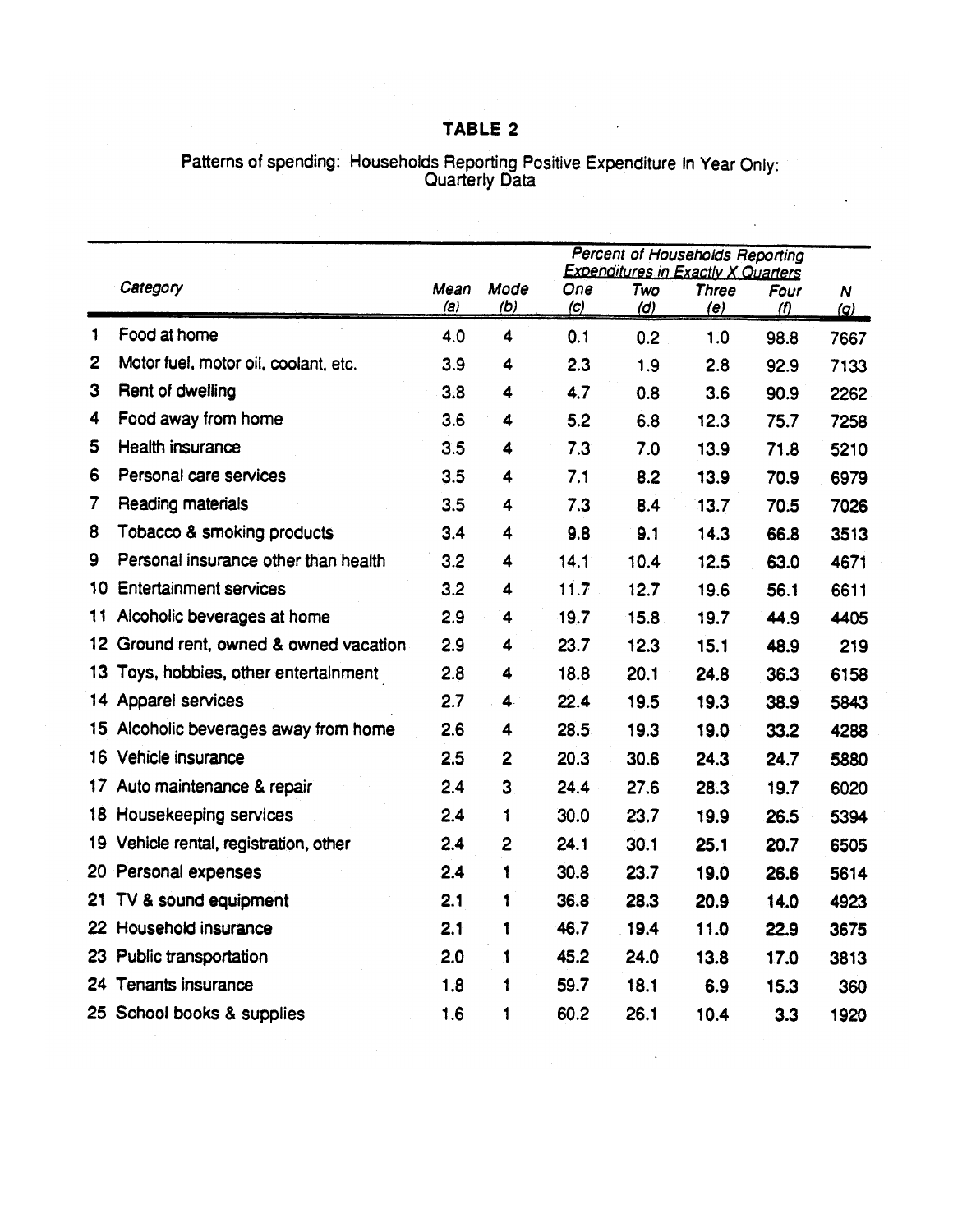# Patterns of Spending: Households Reporting Positive Expenditure In Year Only:<br>Monthly Data

|              |                                         |             |             | <b>Percent of Households Reporting</b><br><b>Expenditures in Exactly X Months</b> |                     |            |                               |               |                         |
|--------------|-----------------------------------------|-------------|-------------|-----------------------------------------------------------------------------------|---------------------|------------|-------------------------------|---------------|-------------------------|
|              | Category                                | Mean<br>(a) | Mode<br>(b) | One<br>$\mathcal{C}$                                                              | <b>Three</b><br>(d) | Six<br>(e) | Nine<br>$\boldsymbol{\theta}$ | Twelve<br>(g) | $\boldsymbol{N}$<br>(h) |
| 1            | Mortgage interest                       | 11.8        | 12          | 0.1                                                                               | 0.5                 | 0.4        | 1.0                           | 95.2          | 3440                    |
| $\mathbf{2}$ | Other utilities & public services       | 11.8        | 12          | 0.0                                                                               | 0.3                 | 0.5        | 1.2                           | 90.6          | 7608                    |
| 3            | Gas (piped) & electricity               | 11.5        | 12          | 0.1                                                                               | 0.4                 | 1.9        | 2.4                           | 79.1          | 7284                    |
| 4            | Auto finance charges                    | 10.1        | 12          | 2.2                                                                               | 3.2                 | 3.7        | 4.2                           | 66.6          | 3341                    |
| 5            | Prescription drugs                      | 5.4         | 1           | 16.6                                                                              | 11.6                | 6.8        | 5.5                           | 10.3          | 5769                    |
| 6            | Women's apparel                         | 5.3         | 5           | 10.5                                                                              | 11.2                | 10.3       | 6.3                           | 2.7           | 6556                    |
| 7            | Professional medical services           | 4.8         | 1           | 14.0                                                                              | 13.5                | 9.4        | 4.8                           | 2.9           | 6482                    |
| 8            | Other house furnishings                 | 4.5         | 1           | 16.3                                                                              | 13.5                | 9.6        | 4.6                           | 1.6           | 6436                    |
| 9            | Tuition, other school fees              | 3.8         | 1           | 32.3                                                                              | 12.6                | 3.7        | 4.0                           | 4.4           | 2418                    |
| 10           | Fuel oil & other household fuel commod. | 3.6         | 1           | 26.7                                                                              | 16.2                | 7.6        | 2.4                           | 2.1           | 2047                    |
| 11           | Men's apparel                           | 3.5         | 1           | 20.5                                                                              | 17.5                | 7.2        | 1.4                           | 0.1           | 5819                    |
| 12           | Girl's apparel                          | 3.5         | 1           | 31.0                                                                              | 12.5                | 6.1        | 2.7                           | 0.4           | 2549                    |
| 13           | Boy's apparel                           | 3.1         | 1           | 32.3                                                                              | 12.5                | 5.9        | 1.3                           | 0.2           | 2426                    |
| 14           | Infant's apparel                        | 3.0         | 1           | 42.5                                                                              | 10.9                | 2.9        | 1.7                           | 3.8           | 2997                    |
| 15           | Home maintenance & repair services      | 2.6         | 1           | 48.6                                                                              | 11.6                | 3.5        | 2.4                           | 3.7           | 3293                    |
| 16           | Boy's & girl's footwear                 | 2.6         | 1           | 30.0                                                                              | 20.9                | 3.4        | 0.2                           | ٠             | 2386                    |
| 17           | Lodging while at school                 | 2.3         | 1           | 49.4                                                                              | 11.5                | 2.1        | 0.8                           | 0.4           | 243                     |
| 18           | Auto parts and equipment                | 2.3         | 1           | 41.2                                                                              | 15.1                | 2.0        | 0.3                           | 0.1           | 4748                    |
| 19           | <b>Textile housefurnishing</b>          | 2.3         | 1           | 40.7                                                                              | 14.9                | 2.4        | 0.3                           | $\bullet$ .   | 4658                    |
| 20           | Sporting goods, equipment               | 2.2         | 1           | 44.5                                                                              | 12.9                | 2.3        | 0.3                           |               | 3200                    |
| 21           | Women's footwear                        | 2.2         | 1           | 38.4                                                                              | 17.8                | 1.5        | 0.1                           | ۰             | 5047                    |
| 22           | Home maintenance & repair commod.       | 2.1         | 1           | 49.4                                                                              | 18.6                | 2.4        | 0.3                           | 0.0           | 2354                    |
| 23           | Hospital & related services             | 2.1         | 1           | 57.4                                                                              | 10.8                | 1.6        | 0.8                           | 1.4           | 1833                    |
| 24           | Watches & jewelry                       | 2.1         | 1           | 45.2                                                                              | 14.3                | 1.9        | 0.0                           | 0.0           | 4026                    |
| 25           | Lodging while out of town               | 2.0         | 1           | 46.8                                                                              | 13.8                | 1.5        | 0.2                           | 0.0           | 3863                    |
| 26           | Sewing materials & Luggage              | 1.9         | 1           | 55.4                                                                              | 10.9                | 1.6        | 0.3                           | -             | 2305                    |
| 27           | Men's footwear                          | 1.7         | ı           | 54.4                                                                              | 12.0                | 0.3        |                               |               | 3716                    |
|              | 28 Property taxes owned & owned vac.    | 1.6         |             | 53.6                                                                              | 10.2                |            |                               |               | 4002                    |
|              | 29 Furniture and bedding                | 1.6         | 1           | 60.0                                                                              | 9.6                 | 0.1        |                               | 0.0           | 3307                    |
|              | 30 Nonpresc. drugs, med. supplies       | 1.6         | 1           | 65.9                                                                              | 7.5                 | 0.7        | 0.0                           | 0.2           | 2715                    |
| 31.          | Home business mach., smoke alarms       | 1.5         | 1           | 71.0                                                                              | 6.1                 | 0.4        | 0.1                           |               | 1818                    |
|              | 32 Personal care applicances            | 1.3         | 1           | 79.2                                                                              | 3.0                 |            |                               |               | 1382                    |
|              | 33 Used vehicles                        | 1.2         | 1.          | 81.7                                                                              | 3.1                 |            |                               |               | 1502                    |
|              | 34 Major household appliances           | 1.2         | 1           | 84.5                                                                              | 1.5                 |            |                               |               | 1824                    |
|              | 35 New vehicles                         | 1.0         |             | 95.4                                                                              | 0.1                 |            |                               |               | 849                     |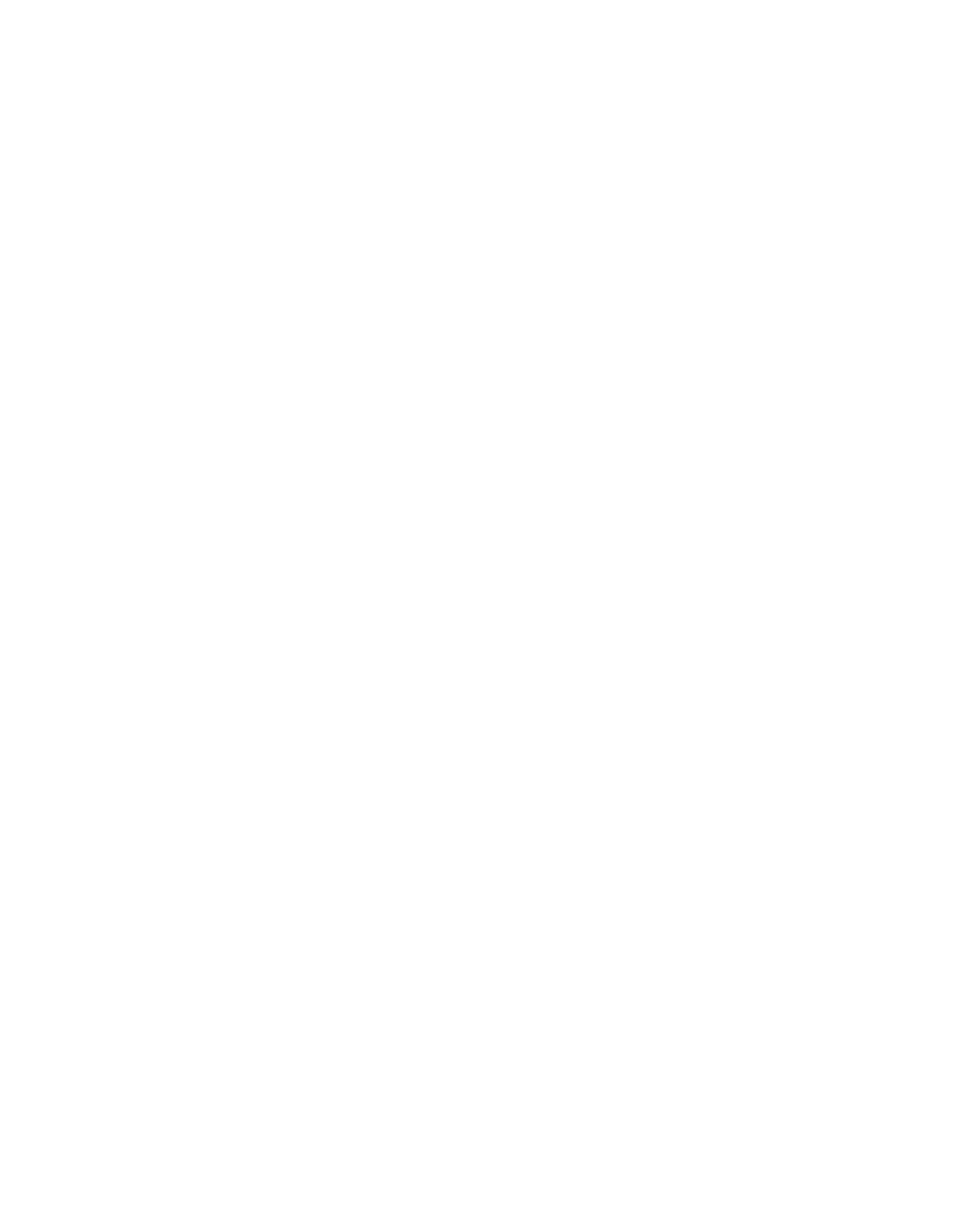## TABLE 5

|              |                                      |             | Percent of Households Reporting<br><b>Expenditures in Exactly X Quarters</b> |                   |            |                     |                             |                 |  |  |  |
|--------------|--------------------------------------|-------------|------------------------------------------------------------------------------|-------------------|------------|---------------------|-----------------------------|-----------------|--|--|--|
|              | Category                             | Mean<br>(a) | Mode<br><u>(b)</u>                                                           | One<br><u>(c)</u> | Two<br>(d) | Three<br><u>(e)</u> | Four<br>$\langle f \rangle$ | N<br><u>(g)</u> |  |  |  |
|              |                                      |             |                                                                              |                   |            |                     |                             |                 |  |  |  |
| 1            | Food and beverages                   | 4.0         | $\overline{\mathbf{4}}$                                                      | 0.0               | 0.0        | 0.2                 | 99.7                        | 7667            |  |  |  |
| $\mathbf{2}$ | Fuels and other utilities            | 4.0         | 4                                                                            | 0.1               | 0.3        | 0.7                 | 98.8                        | 7641            |  |  |  |
| 3            | Transportation                       | 3.9         | $\overline{\mathbf{4}}$                                                      | 1.6               | 1.8        | 2.8                 | 93.8                        | 7479            |  |  |  |
| 4            | Other goods and services             | 3.8         | 4                                                                            | 1.6               | 2.5        | 6.1                 | 89.7                        | 7584            |  |  |  |
| 5.           | <b>Shelter</b>                       | 3.7         | 4                                                                            | 2.4               | 5.6        | 9.9                 | 82.1                        | 7598            |  |  |  |
| 6            | Entertainment                        | 3.7         | 4                                                                            | 3.6               | 5.0        | 8.6                 | 82.8                        | 7423            |  |  |  |
| 7            | Apparel and upkeep                   | 3.7         | 4                                                                            | 2.9               | 5.5        | 13.0                | 78.6                        | 7519            |  |  |  |
| 8            | Medical care                         | 3.6         | 4                                                                            | 5.4               | 6.7        | 11.5                | 76.3                        | 7277            |  |  |  |
| $\mathbf{9}$ | Household furnishings and operations | 3.4         | 4                                                                            | 7.1               | 11.5       | 19.8                | 61.6                        | 7333            |  |  |  |

# Patterns of spending: Households Reporting Positive Expenditure During Year Only:<br>Aggregate Quarterly Data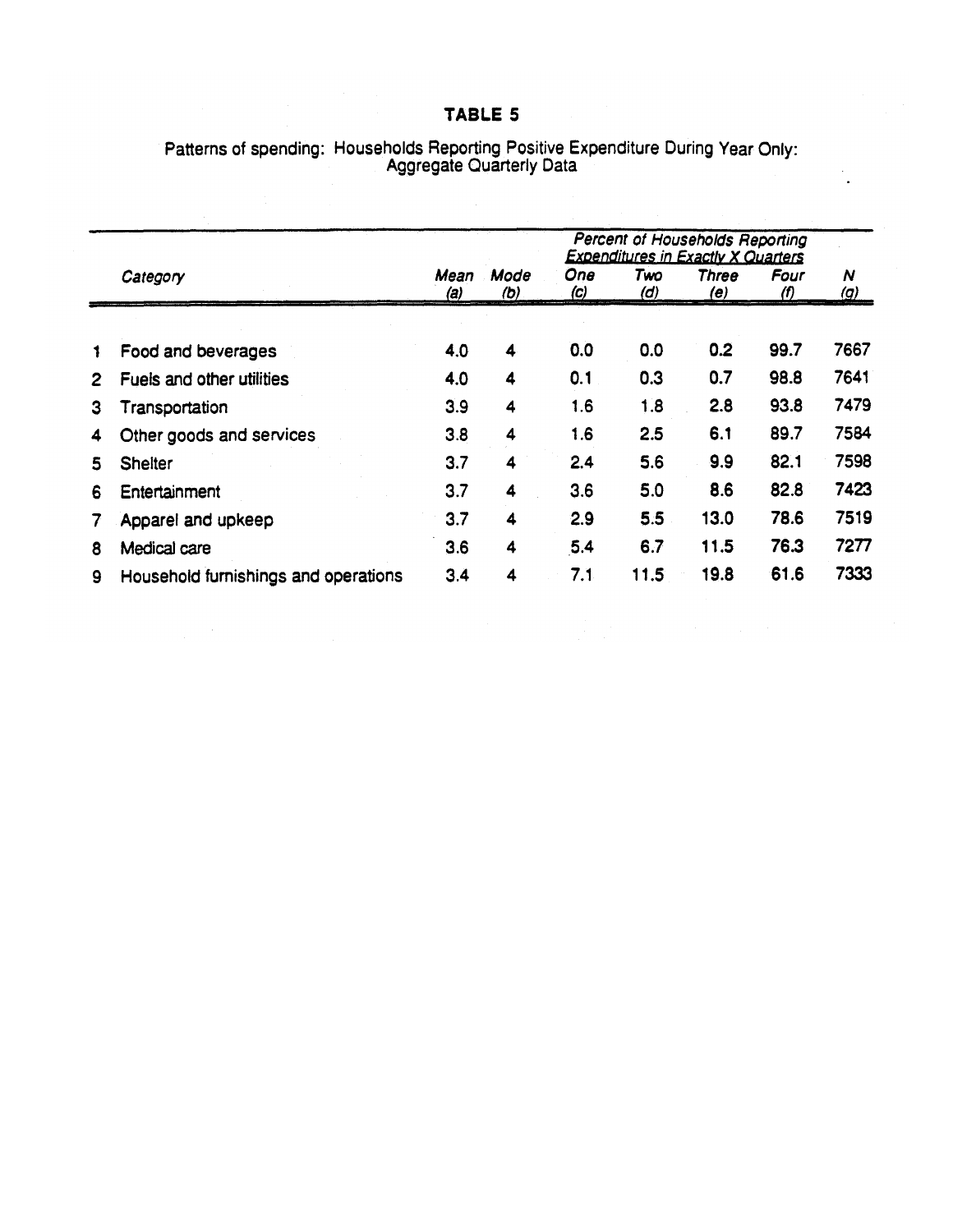## TABLE 6

## Percent of Households Reporting Expenditure

## By Order of Month Within Interview

| Gas (piped) & electricity<br>33.1<br>33.7<br>Other utilities & public services<br>33.2<br>33.4<br><b>New vehicles</b><br>32.7<br>31.5<br><b>Used vehicles</b><br>32.1<br>31.9<br>Major household appliances<br>29.0<br>33.1<br>Home maintenance & repair services<br>27.7<br>33.6<br>Women's apparel<br>27.6<br>32.6<br>Nonpresc. drugs, medical supplies<br>28.0<br>32.0<br>Textile housefurnishing<br>26.5<br>31.9<br>Watches & jewelry<br>26.9<br>29.7 | <b>Third</b> |  |
|-----------------------------------------------------------------------------------------------------------------------------------------------------------------------------------------------------------------------------------------------------------------------------------------------------------------------------------------------------------------------------------------------------------------------------------------------------------|--------------|--|
|                                                                                                                                                                                                                                                                                                                                                                                                                                                           |              |  |
|                                                                                                                                                                                                                                                                                                                                                                                                                                                           | 33.2         |  |
|                                                                                                                                                                                                                                                                                                                                                                                                                                                           | 33.4         |  |
|                                                                                                                                                                                                                                                                                                                                                                                                                                                           | 35.8         |  |
|                                                                                                                                                                                                                                                                                                                                                                                                                                                           | 36.0         |  |
|                                                                                                                                                                                                                                                                                                                                                                                                                                                           | 37.9         |  |
|                                                                                                                                                                                                                                                                                                                                                                                                                                                           | 38.7         |  |
|                                                                                                                                                                                                                                                                                                                                                                                                                                                           | 39.8         |  |
|                                                                                                                                                                                                                                                                                                                                                                                                                                                           | 40.0         |  |
|                                                                                                                                                                                                                                                                                                                                                                                                                                                           | 41.6         |  |
|                                                                                                                                                                                                                                                                                                                                                                                                                                                           | 43.4         |  |
| Boy's & girl's footwear<br>24.5<br>29.6                                                                                                                                                                                                                                                                                                                                                                                                                   | $-45.9$      |  |
| Housekeeping supplies<br>19.6<br>$23.5^{\circ}$                                                                                                                                                                                                                                                                                                                                                                                                           | 56.9         |  |